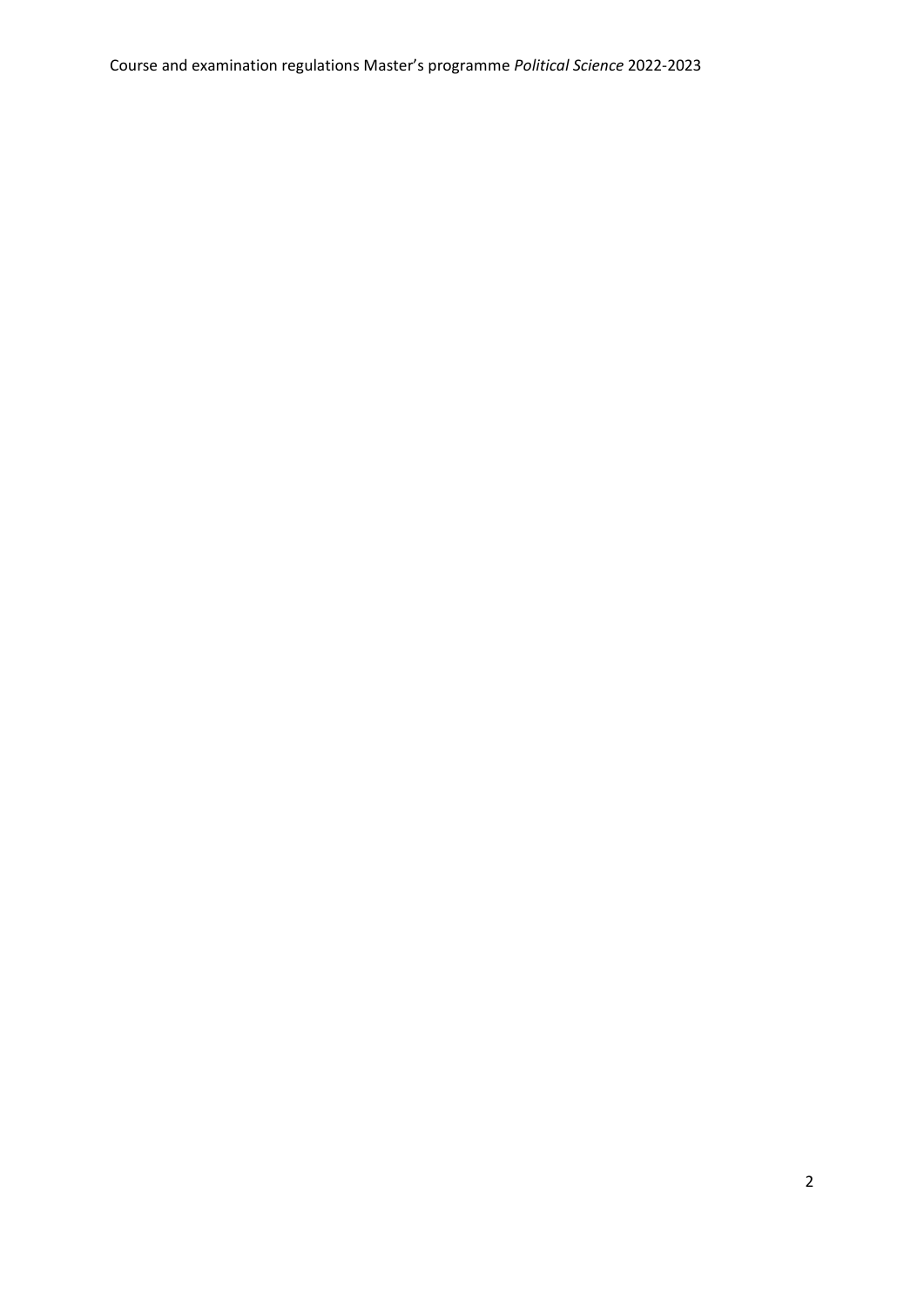# **Chapter 1 General Provisions**

# Article 1.1 **Scope of the regulations**

These regulations apply to the teaching and examinations of the Master's programme(s) Political Science, henceforth referred to as the programme.

The programme is instituted in the Faculty of Social and Behavioural Sciences of Leiden University, henceforth referred to as the Faculty, and is taught in Leiden and The Hague by the institute of Political Science.

# Article 1.2 **Definitions**

In these regulations the following definitions apply:

|    | a. Board of Admissions          | The Board established by the Faculty Board that has the duty of<br>determining, with the application of the entry requirements referred<br>to in Article 7.30b, (1) and (3) of the Act and the University<br>Regulations for Admission to Master's Programmes, which applicants<br>can be admitted to this Master's programme |
|----|---------------------------------|-------------------------------------------------------------------------------------------------------------------------------------------------------------------------------------------------------------------------------------------------------------------------------------------------------------------------------|
|    | b. Board of Examiners           | The Board of Examiners for the programme, established and<br>appointed by the Faculty Board in accordance with Article 7.12a of<br>the Act                                                                                                                                                                                    |
| c. | Component                       | One of the courses or practical assignments of the programme, as<br>referred to in Article 7.3 of the Act. The study load of each<br>component is expressed in whole credits. Each component is<br>concluded with an examination.                                                                                             |
| d. | Credit                          | The unit in EC that expresses the study load of a component as<br>referred to in the Act. According to the ECTS, one credit equals 28<br>hours of study.                                                                                                                                                                      |
| e. | Degree classification           | Further degree classification by the Board of Examiners                                                                                                                                                                                                                                                                       |
| f. | Digital teaching<br>environment | A digital environment, such as Brightspace, in which students can<br>work together, communicate, and learn                                                                                                                                                                                                                    |
| g. | <b>ECTS</b>                     | European Credit (Transfer System)                                                                                                                                                                                                                                                                                             |
|    |                                 | The office in the faculty where students can go for information and to                                                                                                                                                                                                                                                        |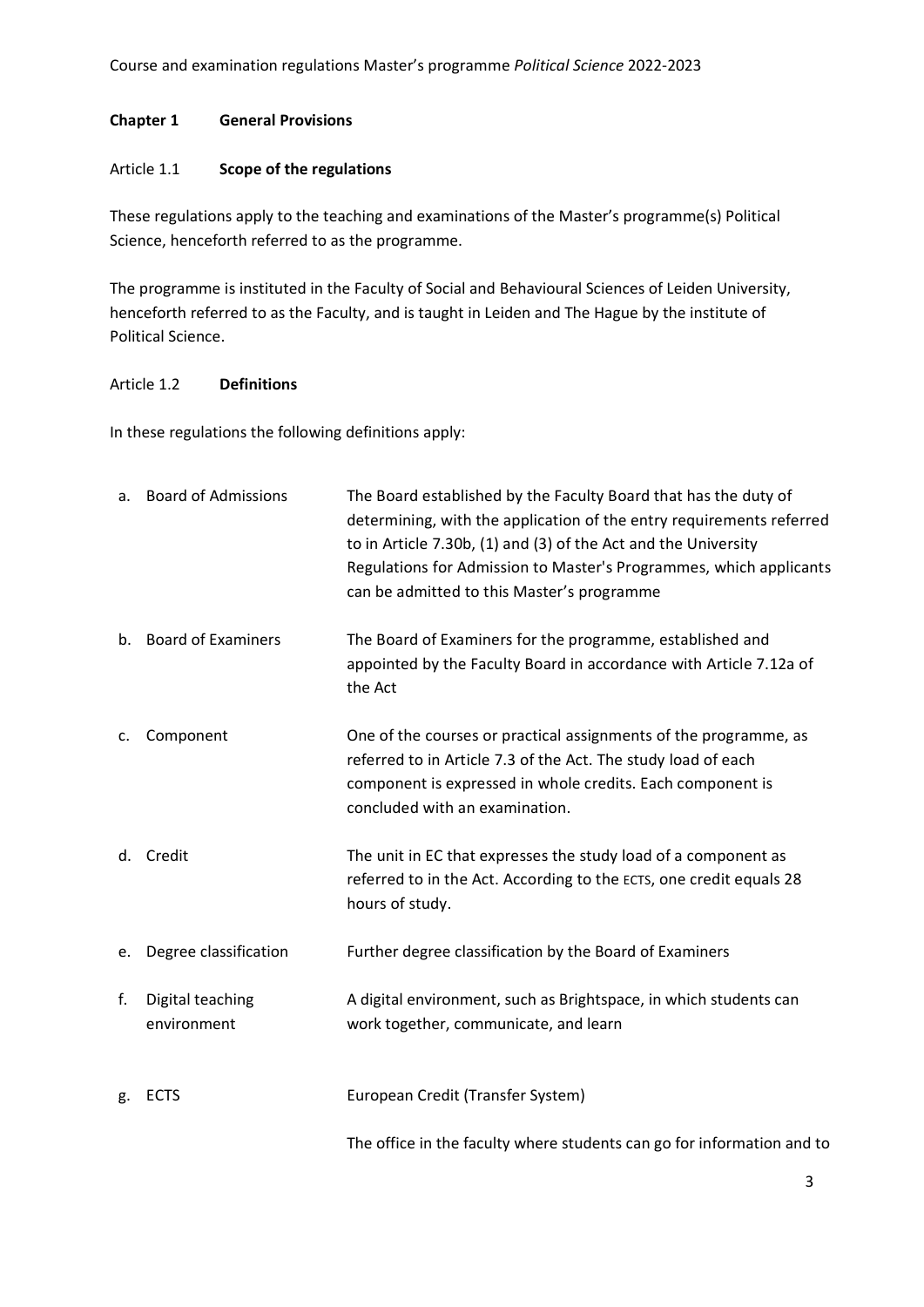|    | h. Education Administration<br>Office  | register for courses (education information centre, service desk,<br><b>Student Service Centre)</b>                                                                                                                                                                                                                                                                                                                                                                                                                                                                                                        |
|----|----------------------------------------|------------------------------------------------------------------------------------------------------------------------------------------------------------------------------------------------------------------------------------------------------------------------------------------------------------------------------------------------------------------------------------------------------------------------------------------------------------------------------------------------------------------------------------------------------------------------------------------------------------|
| i. | Prospectus                             | The digital prospectus containing specific and binding information<br>about the programme: https//studiegids.universiteitleiden.nl/. The<br>Prospectus constitutes an integral part of these regulations and is<br>included as an appendix.                                                                                                                                                                                                                                                                                                                                                                |
| j. | Enrolment protocol                     | The enrolment protocol containing specific and binding information<br>concerning enrolment in components, examinations, and final<br>examinations, established by the Executive Board<br>(https://inschrijfprotocol.universiteitleiden.nl/). The enrolment<br>protocol constitutes an integral part of these regulations and is<br>included as an appendix.                                                                                                                                                                                                                                                |
| k. | Examination<br>(tentamen)              | An inspection of the knowledge, understanding and skills of the<br>student with respect to a particular component, and an assessment<br>thereof (in accordance with Article 7.10 of the Act). The assessment<br>can take place in written form, orally as well as digitally, or a<br>combination of these methods. An examination may consist of<br>several constituent examinations. Credits are only awarded for<br>examinations passed. The inspection is conducted according to the<br>method determined by the Board of the Examiners to assure the<br>quality of examination and final examinations. |
| Ι. | Examiner                               | The person appointed by the Board of Examiners to conduct<br>examinations, in accordance with Article 7.12c of the Act                                                                                                                                                                                                                                                                                                                                                                                                                                                                                     |
|    | m. Final examination<br>(examen)       | The examinations associated with the components belonging to the<br>programme or the propaedeutic phase of the programme, including<br>an investigation to be carried out by the Board of Examiners itself, as<br>referred to in Article 7.10 (2) of the Act                                                                                                                                                                                                                                                                                                                                               |
| n. | First/second reader                    | The first or second examiner to read and assess the thesis/final<br>paper/final report/final programme assignment. The first<br>reader/reviewer is also the supervisor.                                                                                                                                                                                                                                                                                                                                                                                                                                    |
| о. | Language of instruction                | The language of a programme, in which lectures and tutorials are<br>given and examinations and final examinations are held                                                                                                                                                                                                                                                                                                                                                                                                                                                                                 |
| p. | Leiden Register of Study<br>Programmes | Register of the programmes offered by Leiden University, maintained<br>under the supervision of the Executive Board, as referred to in Article<br>7 of the Management and Administration Regulations                                                                                                                                                                                                                                                                                                                                                                                                       |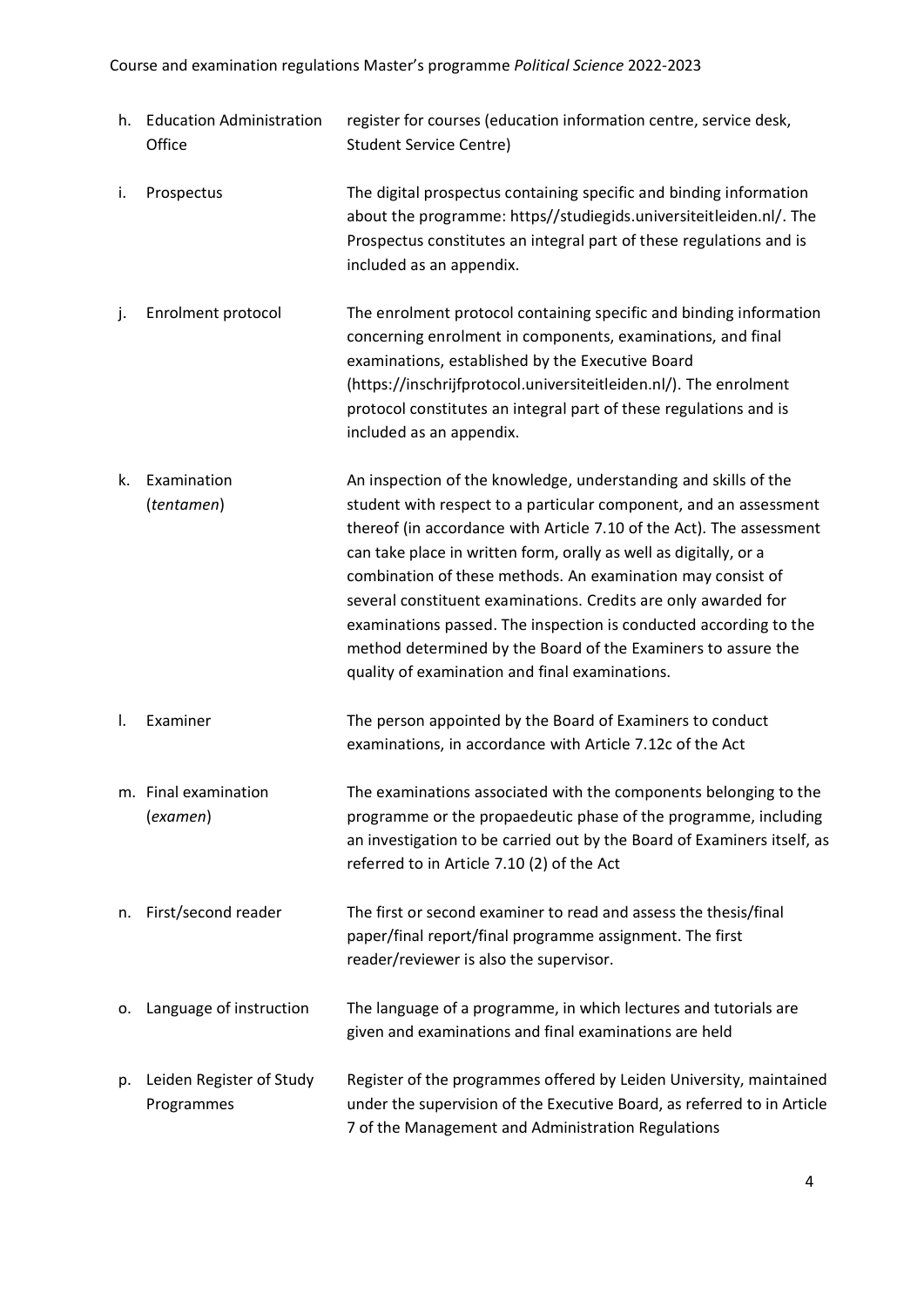|    | q. Level                  | The level of a component according to the abstract structure as<br>defined in the Leiden Register of Study Programmes Framework<br>Document <sup>1</sup>                                                                                                                                                                                                                                                                                                     |
|----|---------------------------|--------------------------------------------------------------------------------------------------------------------------------------------------------------------------------------------------------------------------------------------------------------------------------------------------------------------------------------------------------------------------------------------------------------------------------------------------------------|
| r. | Nominal duration of study | The study load in years of study as established in the Central Register<br>of Higher Education Programmes                                                                                                                                                                                                                                                                                                                                                    |
| s. | Portfolio                 | A monitoring and assessment file with which students (1)<br>demonstrate that they have achieved a sufficient level of academic<br>education to be awarded the degree, (2) record their personal<br>process of academic learning during the programme, and (3) receive<br>appropriate supervision and study advice                                                                                                                                            |
| t. | Practical assignment      | A practical assignment that contributes to an examination or final<br>examination, as referred to in Article 7.13 (2) (d) of the Act, and<br>takes one of the following forms:                                                                                                                                                                                                                                                                               |
|    |                           | writing a thesis/final paper/final report/final programme<br>assignment,<br>writing a paper or creating an artistic work,<br>$\overline{\phantom{a}}$<br>carrying out a research assignment,<br>$\overline{\phantom{a}}$<br>participating in fieldwork or an excursion,<br>completing an internship, or<br>$\overline{\phantom{a}}$<br>participating in another educational activity aimed at acquiring<br>$\qquad \qquad \blacksquare$<br>particular skills |
| u. | Pre-master's programme    | Opportunity to compensate for deficiencies in the context of a failure<br>to meet the entry requirements as referred to in Article 7.30 E of the<br>Act                                                                                                                                                                                                                                                                                                      |
| ν. | Programme                 | The programme to which the OER relates: a coherent set of<br>components, aimed at achieving clearly defined objectives relating to<br>the knowledge, understanding and skills that a graduate of the<br>programme is expected to have acquired. Each programme is<br>concluded with a final examination.                                                                                                                                                     |
|    | w. Student                | A person enrolled at Leiden University in order to follow the courses,<br>and/or sit the examinations and final examinations of the programme                                                                                                                                                                                                                                                                                                                |
| х. | The Act                   | The Higher Education and Research Act [Wet op het hoger onderwijs<br>en wetenschappelijk onderzoek, WHW]                                                                                                                                                                                                                                                                                                                                                     |

<sup>1</sup> [Leiden Register of Study Programmes Framework Document](https://www.staff.universiteitleiden.nl/education/profiling/degree-programmes/leids-register-educations/service-units/administration-and-central-services?cf=service-units&cd=administration-and-central-services)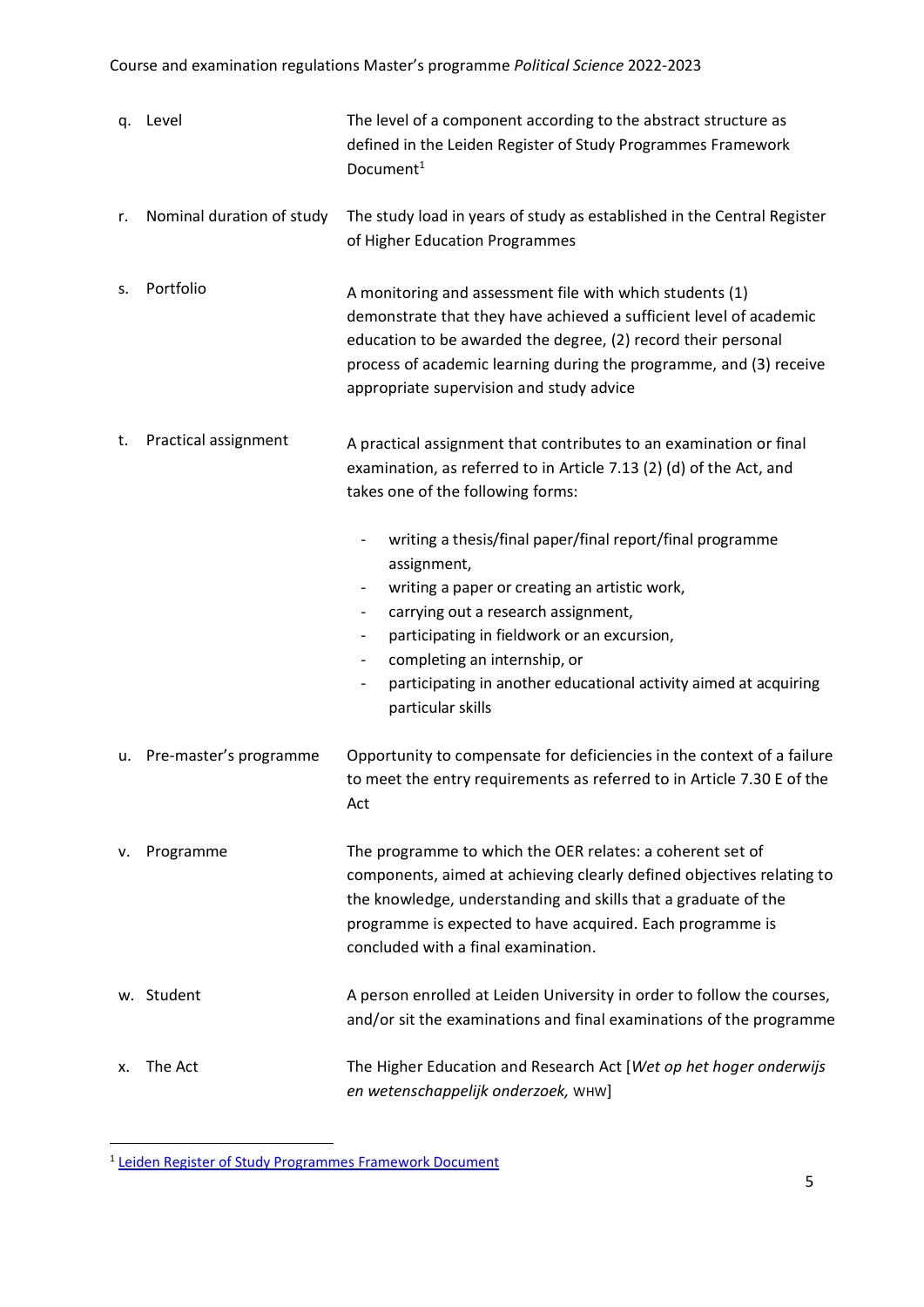y. Working day Monday to Friday, excluding public holidays and the compulsory closure days specified by the Executive Board

All other terms have the meaning ascribed to them by the Act.

# Article 1.3 **Codes of conduct**

1.3.1 The Leiden University Code of Conduct on Standards of Behaviour between Lecturers and Students is applicable.<sup>2</sup> The aim of this code is to create a framework for a good, safe, and stimulating work and study environment within Leiden University, in which teachers and students respect each other and in which mutual acceptance and trust are important values.

1.3.2. The Code of Conduct on Digital Teaching applies<sup>3</sup>; this provides guidelines for teaching and learning in digital environments, remote environments or any form of teaching that is primarily dependent on IT Services.

1.3.3 The Leiden University Regulations on ICT and Internet Use are also applicable.<sup>4</sup> These regulations define what is considered appropriate use of ICT and internet and how usage checks will be made. They also explain which conduct is not tolerated and the consequences that apply

# **Chapter 2 Description of the Programme**

# Article 2.1 **Objectives of the programme**

The programme has the following objectives:

- the broadening and deepening of knowledge, understanding, skills and use of methodology in the area of political science;
- the furtherance of academic training;
- the preparation for an academic career and/or post-graduate education;
- the preparation for a career, e.g. in politics, governmental organisations, public administrations, public service, interest associations, the media, consultancy, and (international) business.

# Article 2.2 **Specialisations**

The programme Political Science has the following specialisations:

- International Politics
- Nationalism, Ethnic Conflict and Development
- Parties, Parliaments and Democracy
- Political Theory: Legitimacy and Justice
- 2Leiden University Code of Conduct on Standards of [Behaviour](https://www.organisatiegids.universiteitleiden.nl/en/regulations/general/code-of-conduct-on-standards-of-behaviour) between Lecturers and Students <sup>3</sup> [Code of Conduct on Digital Teaching](https://www.organisatiegids.universiteitleiden.nl/reglementen/algemeen/gedragscode-remote-teaching)

<sup>4</sup>Leiden University [Regulations](https://www.organisatiegids.universiteitleiden.nl/en/regulations/general/regulations-on-ict-and-internet-use) on ICT and Internet Use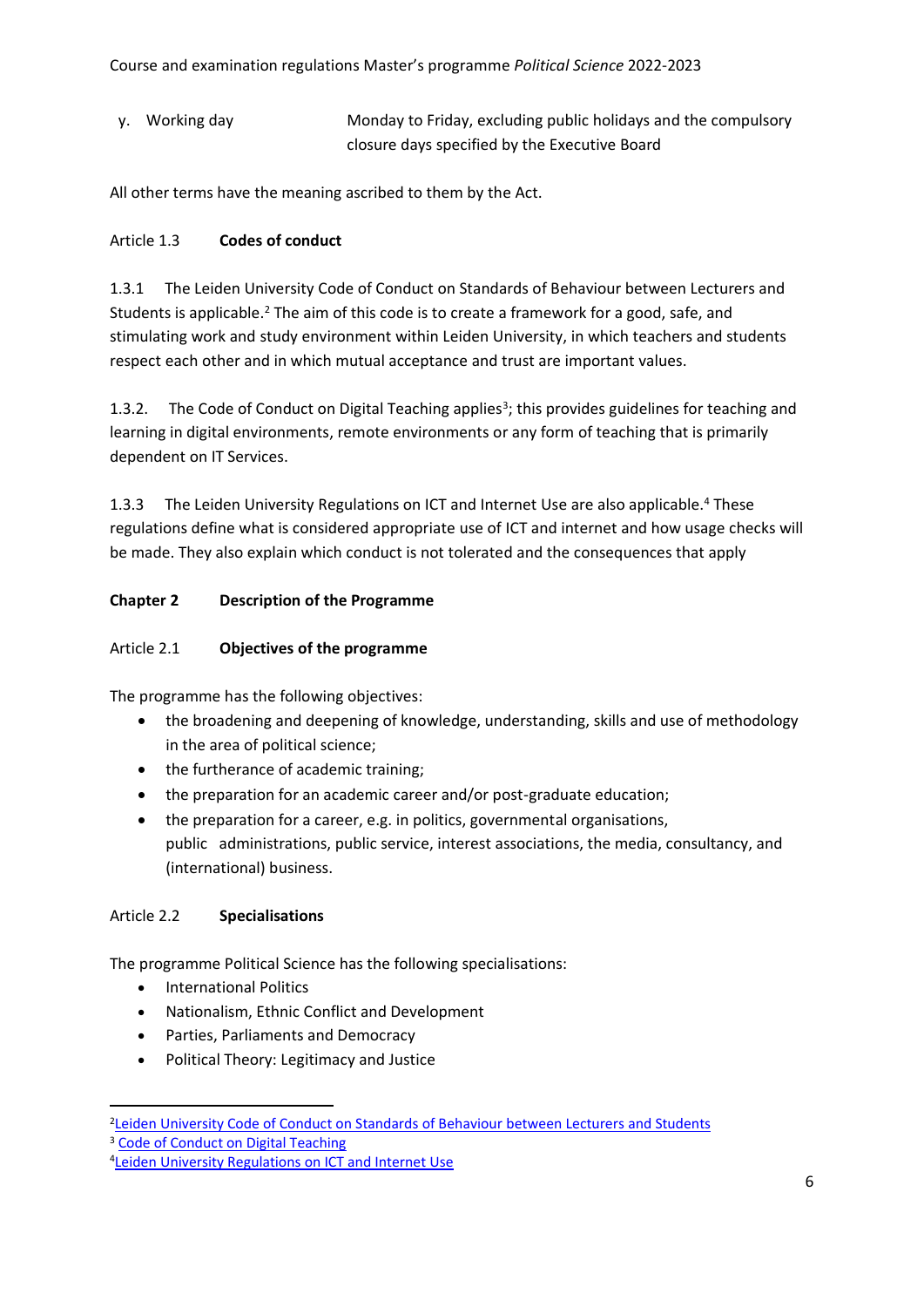- International Organisation
- Nederlandse Politiek/Dutch Politics

# Article 2.3 **Learning outcomes**

Graduates of the programme have attained the following learning outcomes, listed according to the Dublin descriptors:

# a. Knowledge and understanding

Graduates of the programme are expected to demonstrate knowledge and understanding of the 'State of the Art' in Political Science (with a particular emphasis on the field of the specialisation that the student has chosen). The master's programme builds upon the qualifications of Political Science Bachelor degrees or a degree in a related field, and extends this knowledge and understanding towards developing and applying original ideas, predominantly within a research context.

# b. Applying knowledge and understanding:

The master's programme aims to provide additional knowledge and understanding which is geared towards problem-solving in new or unfamiliar environments within the broader scholarly and applied context.

### c. Judgement

By time of the completion of the master's programme, graduates are expected to have the ability to integrate the knowledge and understanding they have acquired during the study for handling complexity, and formulating judgements with incomplete or limited information. The master's training is also expected to include reflections on the social and ethical responsibilities that arise from the applied side of Political Science.

# d. Communication

Graduates of the master's programme will be able to communicate the conclusions of their scholarly research, their knowledge and understanding to an audience beyond traditional academia. The master's training will provide them with the necessary presentation skills.

#### e. Learning skills

The learning skills acquired during the master's programme will allow students to continue to think analytically, study independently, and work autonomously as well as collectively.

#### Article 2.4 **Structure of the programme**

The programme Political Science offers full-time tuition.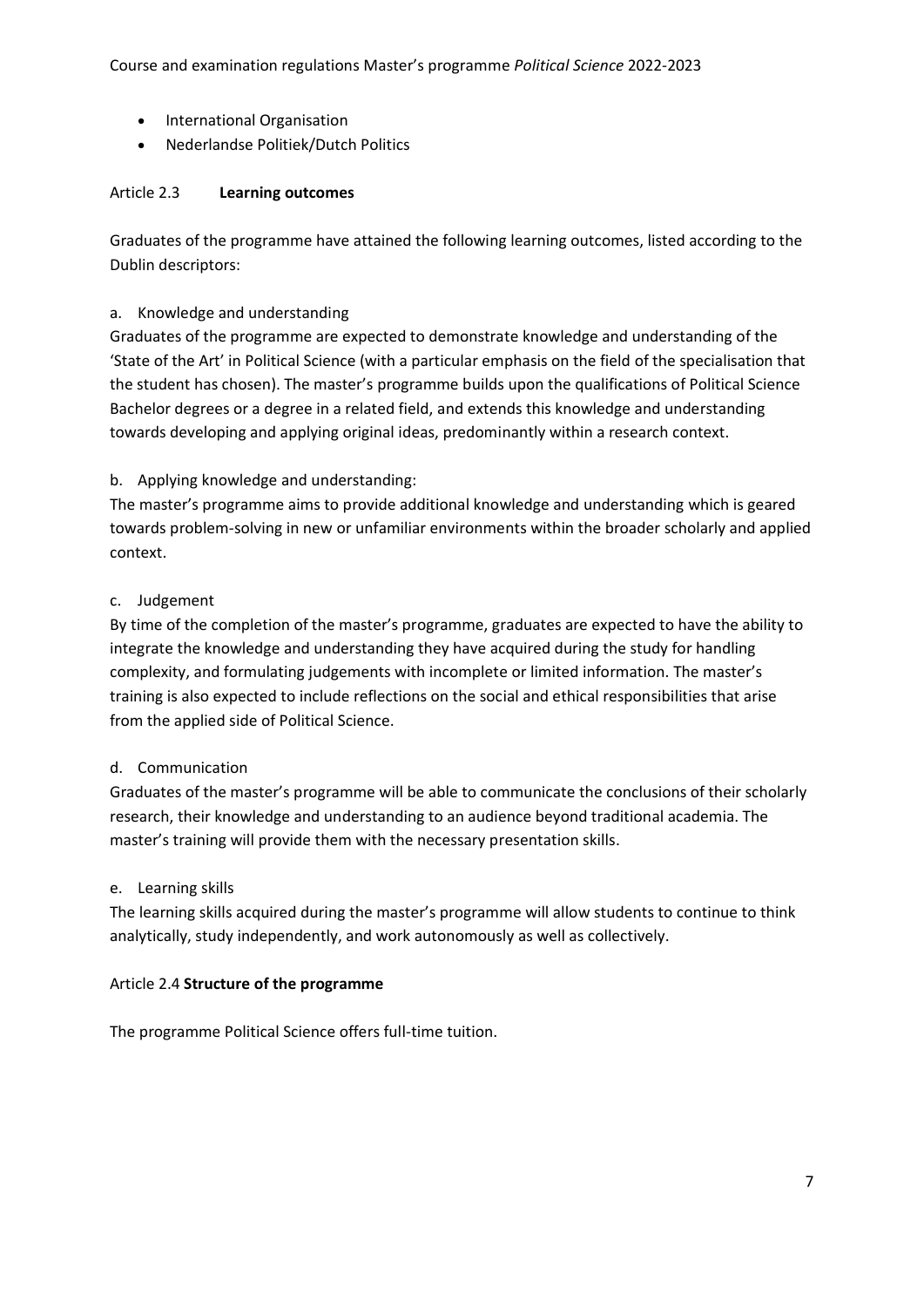# Article 2.5 **Study load**

The programme has a study load of 60 ECTS credits.

# Article 2.6 **Start of the programme; uniform structure of the academic year**

The programme starts on 1 September and on 1 February of each year. In terms of regular courses, the programme is based on the university semester system and comprises 42 teaching weeks.

# Article 2.7 **Final examinations of the programme**

The programme is concluded with a master's final examination.

# Article 2.8 **Language of instruction**

2.8.1 Subject to the Code of Conduct on the Language of Instruction and Examination,<sup>5</sup> the language(s) in which the instruction is given is/ are held in English (and Dutch for some components of the Dutch Politics specialisation). Students are expected to have an adequate command of the language(s) of instruction and examination in the programme, in accordance with the requirements stated in Article 5.2.3. As appropriate, the Faculty publishes OER in English for English-taught programmes.

2.8.2 Contrary to Article 2.8.1, in individual cases the Board of Examiners can permit the student to write the final thesis in another language, in accordance with the Guideline on Language Policy.<sup>6</sup>

# Article 2.9 **Quality**

The programme is accredited by NVAO<sup>7</sup> and meets the national and international quality requirements for degree programmes. The programme's teaching also meets the quality standards for teaching set out in the Leiden Register of Study Programmes Framework Document.

# Chapter 3 **Curriculum**

# Article 3.0 **Exceptions due to coronavirus measures**

3.0.1 If, due to coronavirus measures, it is not possible to provide or take part in teaching components as set out in this Regulation or in the Prospectus, changes will be announced by the authorised body in due time via Brightspace.

# Article 3.1 **Compulsory components**

<sup>5</sup> [Code of Conduct on Language of Instruction](https://www.organisatiegids.universiteitleiden.nl/en/regulations/general/language-of-instruction)

<sup>6</sup> [Guideline on Language Policy](https://www.organisatiegids.universiteitleiden.nl/en/regulations/general/language-of-instruction)

<sup>&</sup>lt;sup>7</sup> The Accreditation Organisation of the Netherlands and Flanders.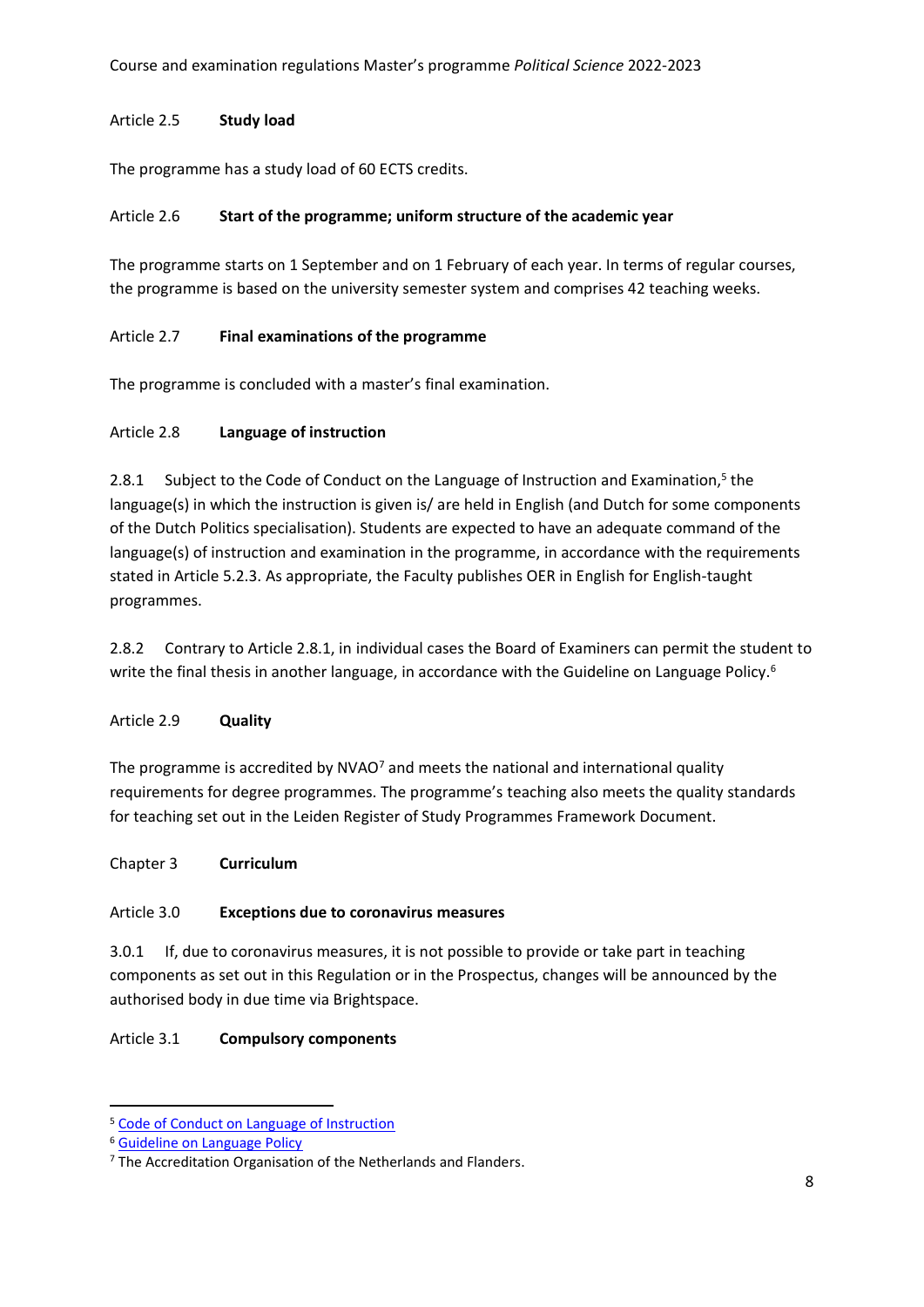3.1.1 The programme includes compulsory components worth a total study load of 60 ECTS credits. These compulsory components include the set components from which students are obliged to choose.

3.1.2 The Prospectus further specifies the actual structure of the programme, the study load, level,<sup>8</sup> content, method of examination, and structure of the components of the curriculum.

# Article 3.2 **Optional components**

3.2.1 In addition to the components referred in 3.1.1, the student selects components worth a total study load of 0 ECTS.

3.2.2 The Board of Examiners must approve the student's selection of components.

3.2.3 In addition to the components taught at this university, and subject to the approval of the Board of Examiners, students may also select components offered by other Dutch or foreign universities, or components offered by another legal entity offering accredited undergraduate higher education programmes.

3.2.4 Students who are enrolled in the programme may assemble their own curriculum of components that are taught by an institution, as long as these are concluded with a final examination. They will require the permission of the most appropriate Board of Examiners. When granting such permission, the Board of Examiners also indicates to which University programme the curriculum is considered to belong.<sup>9</sup> If necessary, the Executive Board designates a Board of Examiners to take this decision.

# Article 3.3 **Practical assignments**

3.3.1 For each component, the Prospectus specifies which practical assignments are included, the nature and scope of the student's workload for these practical assignments and whether participation in these is a condition of admission to (other parts of) the examination. The Board of Examiners may exempt students from a practical assignment, in which case the Board can choose to apply alternative conditions.

3.3.2 The Prospectus specifies the scope and study load of the thesis/final paper/final report/final programme assignment, including the requirements that the final thesis/final paper/final report/final programme assignment must meet.

# Article 3.4 **Taking part in components and sitting examinations<sup>10</sup>**

<sup>&</sup>lt;sup>8</sup>In accordance with the 'abstract structure', as described in the Framework Document of the Leiden University Register of Study Programmes.

<sup>&</sup>lt;sup>9</sup> In accordance with Article 7.3h of the WHW ('free curriculum in higher education').

<sup>&</sup>lt;sup>10</sup> Should the new enrolment system be ready by 1 September 2022, the following Articles will be deleted: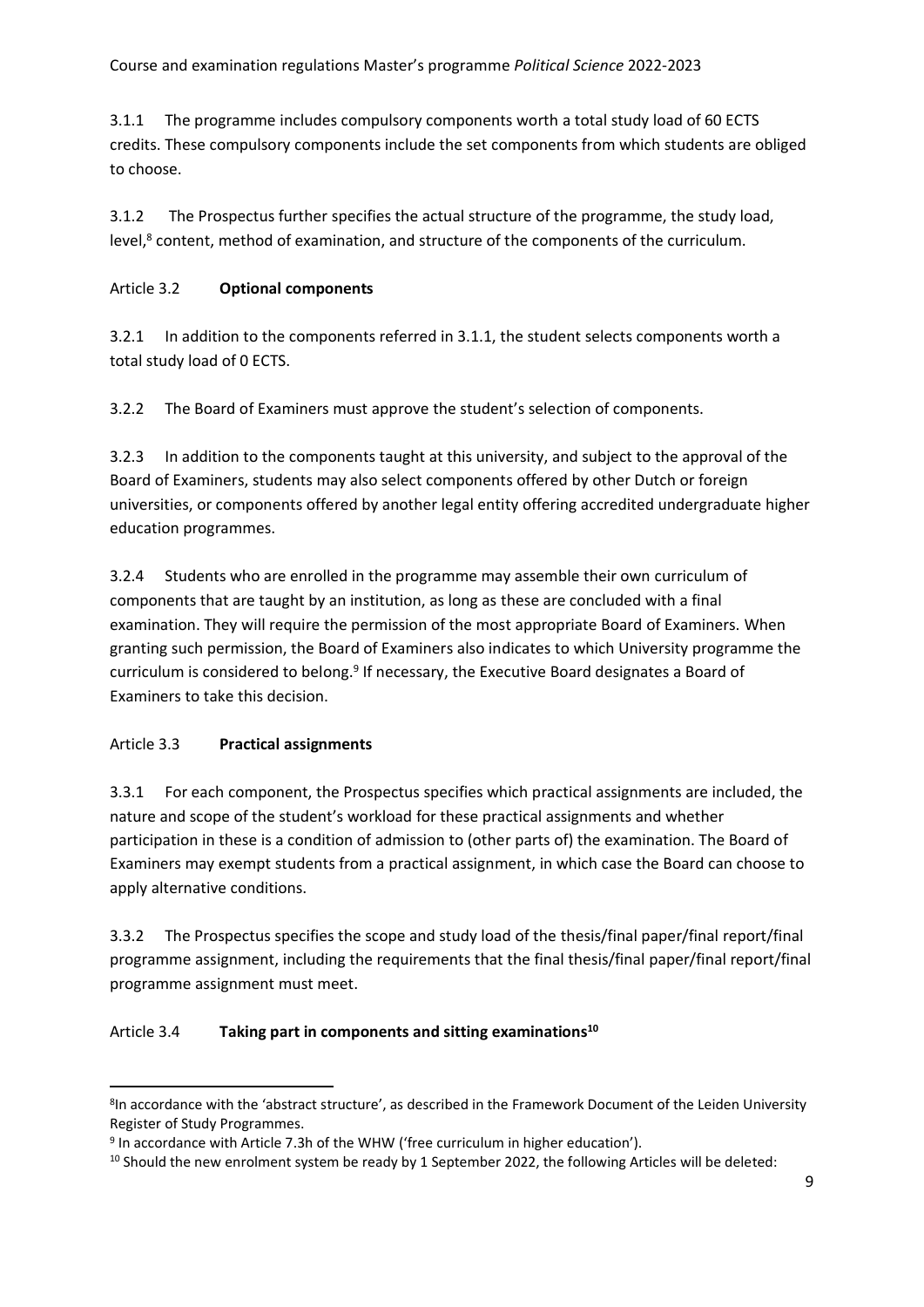### **3.4.1 Taking part in components**

3.4.1.1 Students must register for the component according to the applicable enrolment protocol. Registration is possible up to fourteen calendar days before the start, as stipulated in the programme prospectus.

3.4.1.2 In the case of a component with restrictions on the number of participants, participation takes place in order of enrolment. For students enrolled in the programme, timely enrolment guarantees placement in the components that form part of the mandatory curriculum of the programme.

3.4.1.3 Contrary to article 3.4.1.1, a different enrolment period applies for certain components, as approved by the Faculty Board. The relevant components and the corresponding enrolment term can be found in the Prospectus.

3.4.1.4 Students who have not enrolled on time can report to the Education Administration Office of the faculty of which the study programme is part. The relevant enrolment protocol lists the circumstances on the basis of which students may be enrolled contrary to Article 3.4.1.1.

### **3.4.2 Sitting examinations**

3.4.2.1 At the same time as registering for the component, students register for the corresponding examination. A confirmation of registration for the examination is required.

3.4.2.2 Students who do not register for the component may register only for the examination or constituent examination. To be allowed to sit the examination or constituent examination, a confirmation of registration for the examination is required.

3.4.2.3 In order to sit the examination, students must confirm their participation. They can only sit an examination once confirmation of participation has been given.

3.4.2.4 Students will receive a notification in due time asking them to confirm or cancel their participation. Confirmation of participation in an examination is possible up to ten calendar days before the examination takes place.

3.4.2.5 Students who have not enrolled on time according to the applicable enrolment protocol may report to the Education Administration Office of the faculty of which the programme forms part.

<sup>3.4.1</sup> In order to sit an examination, the student is required to register for the examination in question no later than ten days before the date of the examination in accordance with the relevant enrolment procedure. 3.4.2 Admission to a component takes place in order of enrolment. For students who are enrolled in the programme and who enrol in timely fashion are guaranteed admission to components that are compulsory as part of the programme. Some components require students to first have passed the examination for another component before being granted admission. The Prospectus lists the components for which this applies.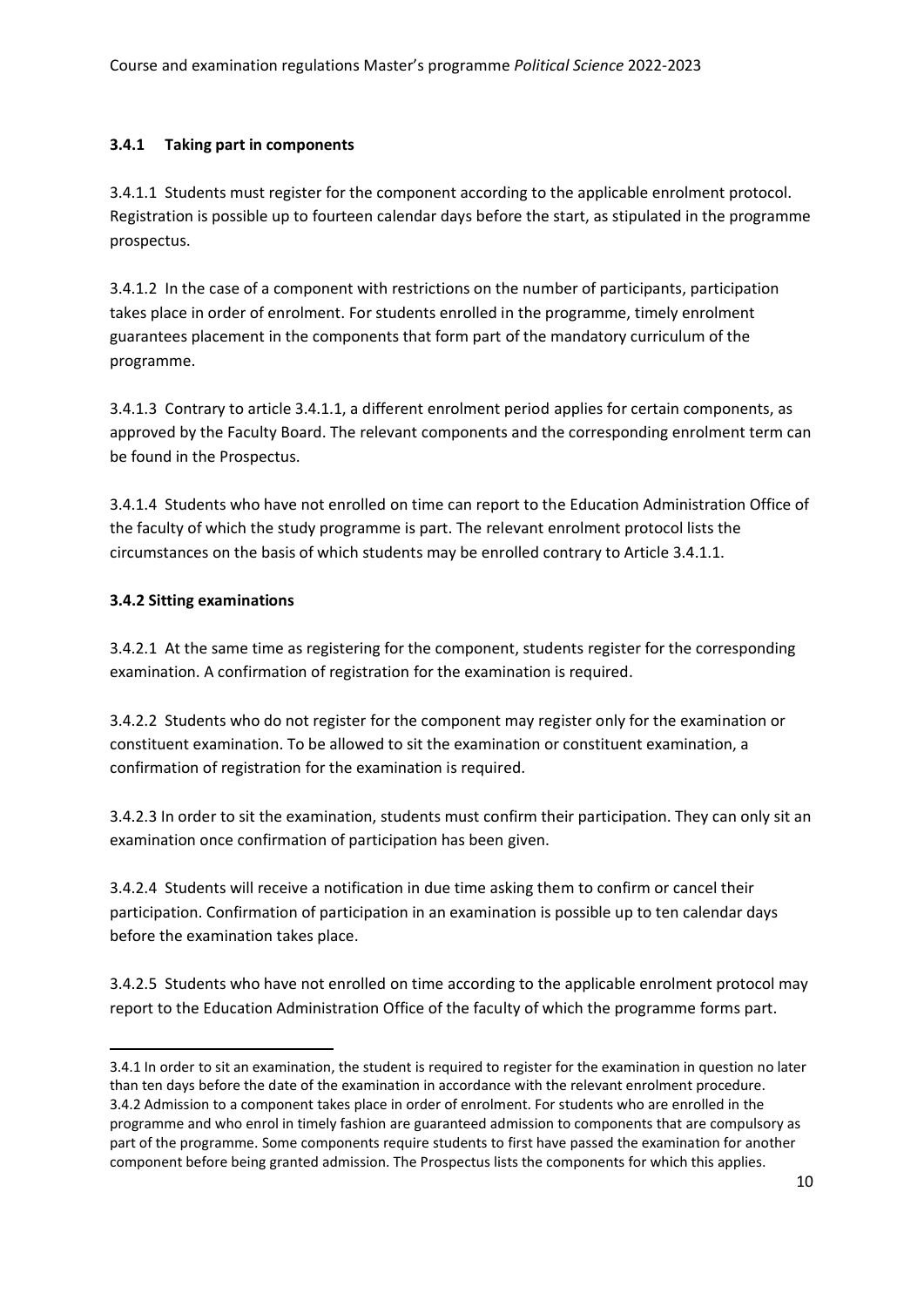3.4.2.6 A different term applies for the situation as referred to in Article 4.6.2; in this case, students can register up to five calendar days before the examination takes place.

# Article 3.5 **Distribution of study materials**

3.5.1 Students are not permitted to take photographs or make audio or video recordings of lectures or education-related meetings, including the feedback sessions after examinations (including examination assignments and model answers), without the explicit prior permission of the relevant lecturer. Should such permission be granted, students are only legally permitted to photograph or record for their own use; all forms of distribution or publication of the photograph or recording are prohibited.

3.5.2 Students are prohibited from all forms of distribution or publication of study materials. The materials are for students' own use only.

# **Chapter 4 Examinations, Final Examinations and Further Education**

# Article 4.0 **Exceptions due to coronavirus measures**

4.0.1 If as a result of coronavirus measures it is not possible to offer exams and examinations in the form and at the point in time set out in this regulation or in the Prospectus, changes will be announced by the authorised body in due time via Brightspace.

# Article 4.1 **Frequency of examinations**

4.1.1 Examinations are held twice during the academic year for each component offered in that year. The Board of Examiners determines the manner of resit for practical assignments.

4.1.2 The Faculty Board is responsible for the practical organisation of the examinations and final examinations and ensures, if necessary by means of invigilation, that the examinations and examinations proceed properly. If remote invigilation is used, this is done according to the Remote Invigilation Protocol.<sup>11</sup>

4.1.3 If a component includes a practical assignment, students may only sit the examination as referred to in 4.1.1 if they have passed the practical assignment, unless the Board of Examiners decides otherwise.

# 4.1.4 *Not applicable*

<sup>&</sup>lt;sup>11</sup> If the Remote Invigilation Protocol is not yet ready on 1 September 2022, the text of this article in the Model OER 2021-2022 will be retained: The Faculty Board is responsible for the practical organisation of the examinations and final examinations and ensures, if necessary by means of invigilation, that the examinations and final examinations proceed properly. If remote invigilation is used, the student will be informed of this at least ten days in advance.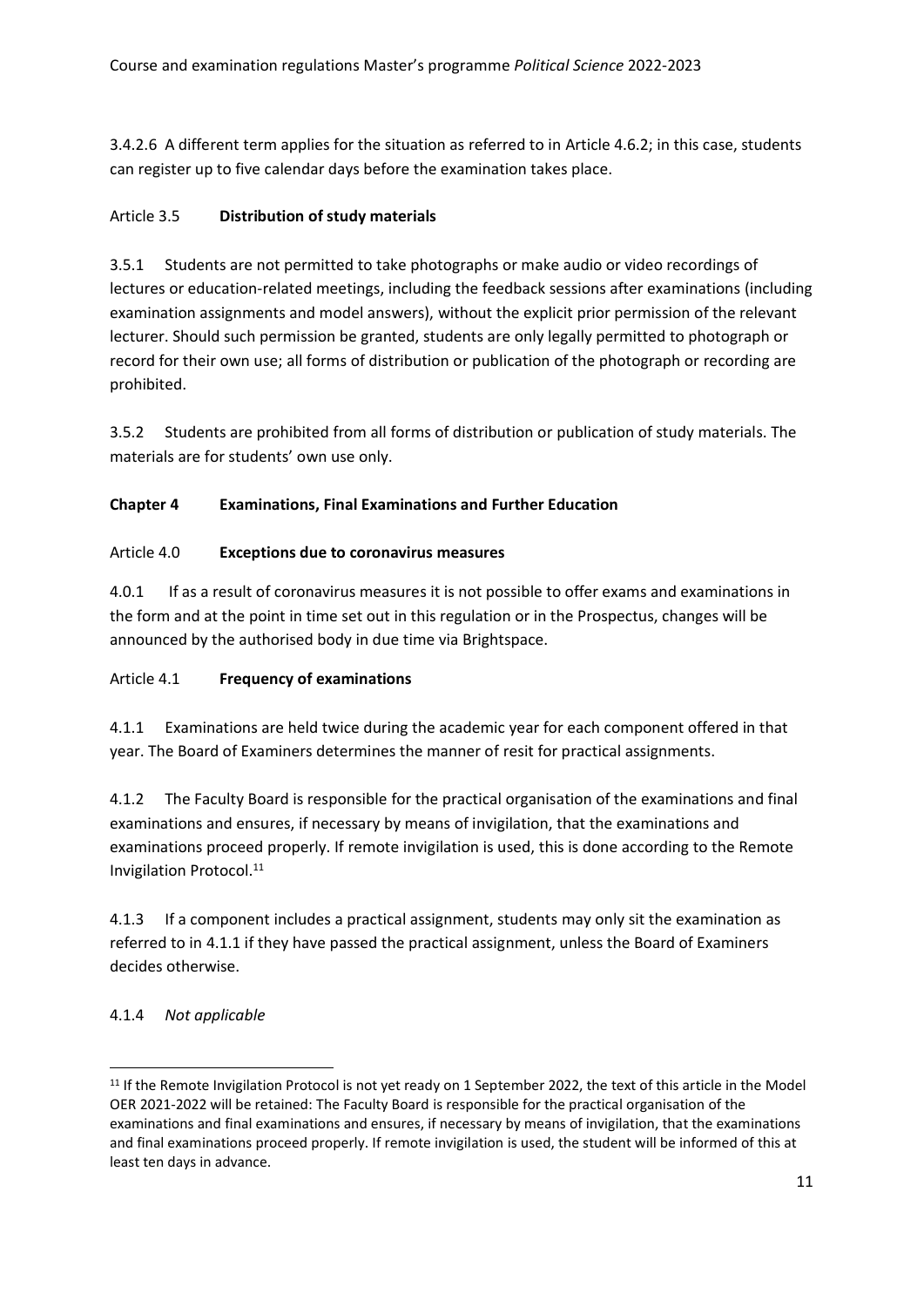4.1.5 In accordance with Article 7.13 (2) (h) of the Act, the Prospectus specifies the dates of the examinations.

4.1.6 The Board of Examiners may set certain rules for taking the resit. These rules are specified in the Rules and Regulations of the Board of Examiners.

4.1.7 At a student's request the Board of Examiners may in exceptional circumstances diverge from the provisions of Article 4.1.1 and allow an additional resit.

4.1.8 During a master's programme, students may resit one examination that they passed, without prejudice to the provisions of article 4.1.1 and the power of the Board of Examiners to deviate from this stipulation in exceptional cases and at the student's request. This only applies if the resit takes place in the same study year as the original examination. In the event of such a one-time resit, the highest result obtained applies.

The examination referred to in the first sentence may consist of a number of constituent examinations. Registration for this examination should take place in accordance to Articles 3.4.1.1 and 3.4.2.2.

4.1.9 The following are excluded from the resit option as referred to in Article 4.1.8:

- Oral examinations
- Practical assignments
- Examinations that the student passed at a different institution than Leiden University

4.1.10 If a component is included in multiple programmes, the student is only granted one opportunity to resit an examination he or she previously passed for this component.

# Article 4.2 **Obligatory sequence**

4.2.1 The Prospectus specifies the sequence in which examinations must be taken. Students may only sit examinations that are subject to a compulsory sequence once they have passed the examinations for one or more other components.

4.2.2 For the components and their attendant examinations which must be completed in a given sequence, the Board of Examiners may in special cases, and following a substantiated written request by the student, agree to an alternative sequence.

# Article 4.3 **Form of examination**

4.3.1 The Prospectus states whether an examination or the constituent examinations for a component take the form of a written, digital or oral examination, or a combination of these.

4.3.2 The procedure during examinations and the guidelines and instructions, as referred to in article 7.12b, paragraph 1 under b of the Act, for assessing and establishing the results of examinations and examinations are described in the 'Rules and Guidelines of the Board of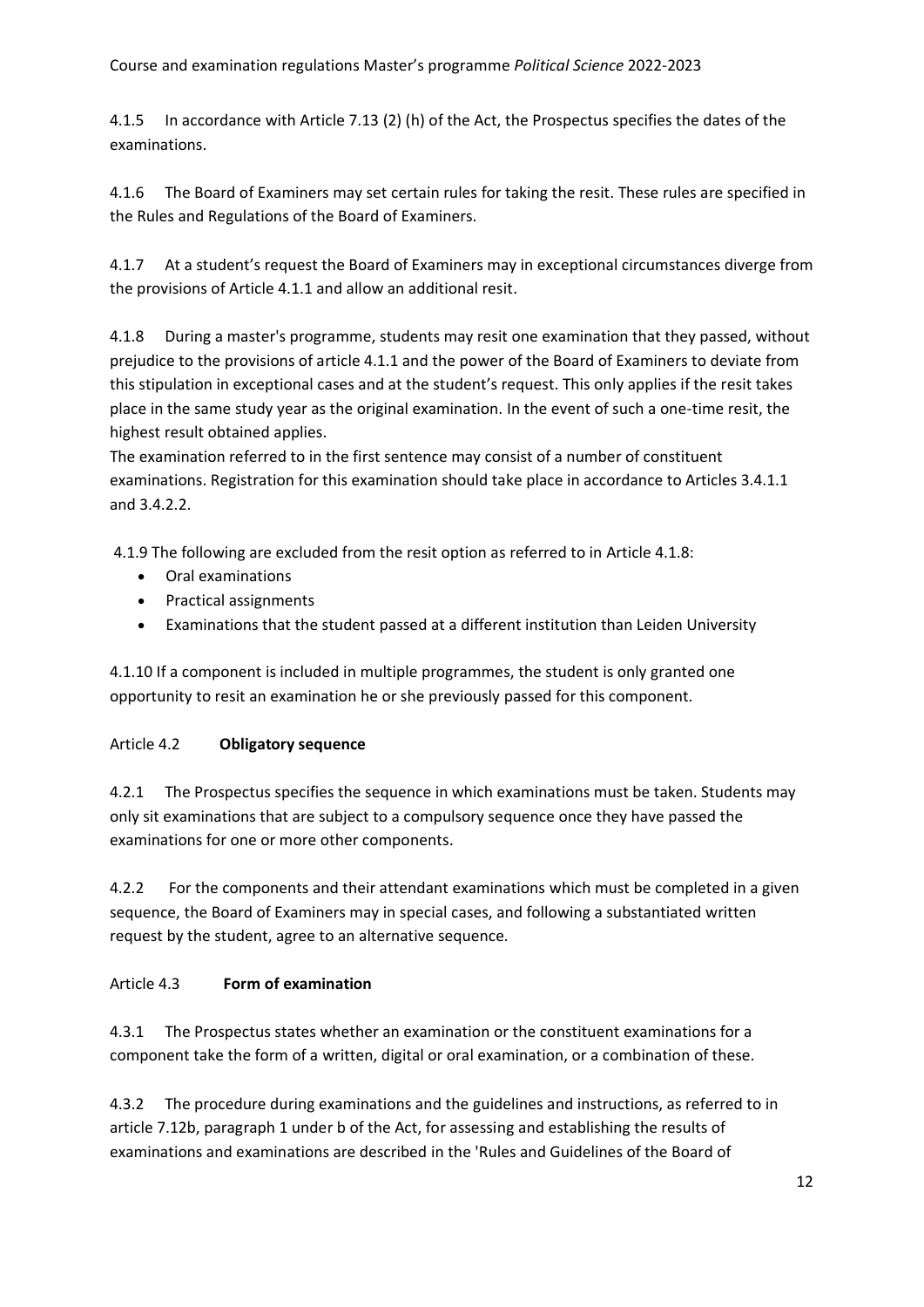Examiners'.

4.3.3 Students with a disability or chronic medical condition are given the opportunity to apply for individual examination arrangements adjusted to their particular disability or condition. These arrangements may not affect the quality or level of difficulty of the examination. If necessary, the Board of Examiners seeks expert advice, as referred to in the Protocol on Studying with a Disability,<sup>12</sup> before reaching a decision.

4.3.4 In special cases, the Board of Examiners may, at the request of the student and within the scope of the OER, permit a student to sit an examination in another manner than specified in the Prospectus.

4.3.5 Examinations are held in the language(s) of instruction for this programme that are specified in the OER. At the request of the student, the Board of Examiners may permit him or her to sit an examination in another language.

# Article 4.4 **Oral examinations**

4.1.1 Students take oral examinations individually, unless the Board of Examiners decides otherwise.

4.4.2 Oral examinations are public, unless the Board of Examiners or the examiner concerned decides otherwise owing to special circumstances, or unless the student has reservations.

# Article 4.5 **Rules and Regulations of the Board of Examiners**

4.5.1 In accordance with Article 7.12b (3) of the Act, the Board of Examiners establishes rules concerning the performance of its tasks and responsibilities and the measures it can take in the event of fraud.

4.5.2 The Board of Examiners is responsible for ensuring that the right of students to appeal against decisions of the Board of Examiners or the examiners is guaranteed.

# Article 4.6 **Assessment**

4.6.1 The examiner determines the grade immediately after an oral examination has been conducted. The student receives a message about the grade via the University study progress system.

4.6.2 The examiner determines the grade of any written or other form of examination or constituent examination within fifteen working days of the day on which the examination or constituent examination was held. The result is notified to the student within the same fifteen

<sup>12</sup> Protocol on Studying with a [Disability](https://www.organisatiegids.universiteitleiden.nl/en/regulations/general/protocol-studying-with-a-disability)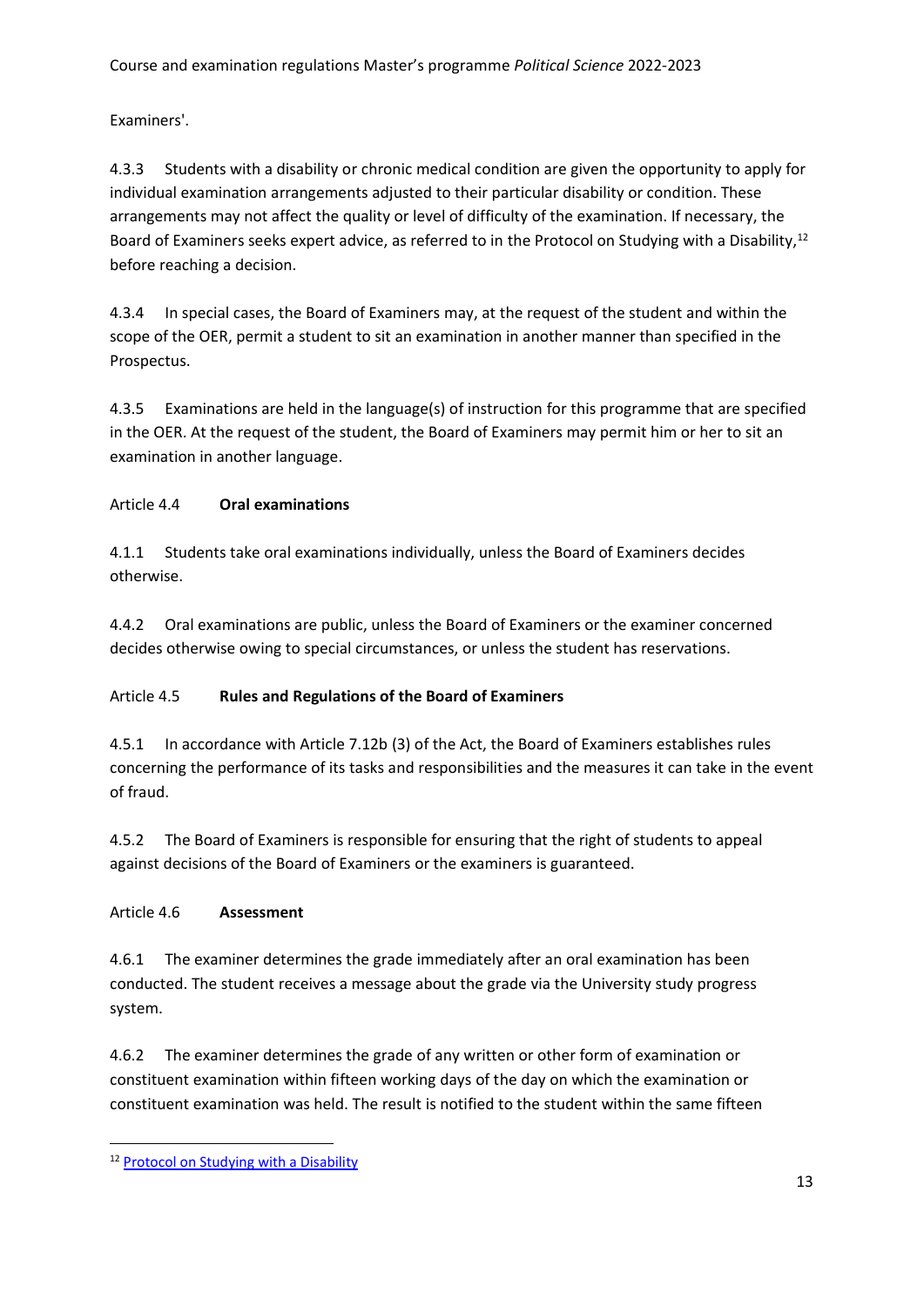working days. The final grade is recorded in the University study progress system, and the student receives a message about it via that system. The student will be informed of the result at least five working days before the next opportunity to resit the relevant examination. If this deadline is not met, the resit can be postponed.

4.6.3 If the examiner is unable to comply with the periods of fifteen and five working days respectively, as specified in Article 4.6.2, the student is notified accordingly in a message sent to the student's u-mail address before this term expires. This message includes the (latest) date by which the student will be informed of the result.

4.6.4 The examination result (final grade; not a partial grade) will be expressed as a whole number or a number to a maximum of one decimal place (only 0,5), between and including 1.0 and 10.0. The result is not expressed as a number between 5.0 and 6.0. A partial result is expressed as a whole number or a number to a maximum of one decimal place.

4.6.5 The examination result is considered to be a pass if it is 6.0 or higher.

# 4.6.6 Not applicable

4.6.7 Together with the written or electronic notification of examination results, students are also informed of their right to inspect their graded examination papers, as referred to in Article 4.8, as well as of the appeals procedure.

4.6.8 The Board of Examiners may draw up rules that specify under which conditions it may exercise its power as specified in Article 7.12b (3) of the Act to determine that students do not have to pass every examination and/or under which conditions the results of constituent examinations can compensate for each other. These rules are specified in the Rules and Regulations of the Board of Examiners.

# Article 4.7 **Period of validity of examinations**

4.7.1 The Faculty Board may limit the validity of an examination pass, subject to the authority of the Board of Examiners to extend the period of validity in individual cases. The period of validity of an examination pass may only be limited if the examined knowledge, understanding or skills are demonstrably outdated.

4.7.2 The Board of Examiners may, in accordance with the criteria specified in the Rules and Regulations and at the request of the student, extend the validity of examinations for a period to be specified by the Board itself. In the event of special circumstances in the sense of article 7.51, (2) of the Act the Board of Examiners will act in accordance with the pertinent provisions in article 7.10 (4) of the Act.

4.7.3 The validity period referred to 4.7.1 starts on 1 September of the academic year following that in which the grade was obtained or the exemption granted.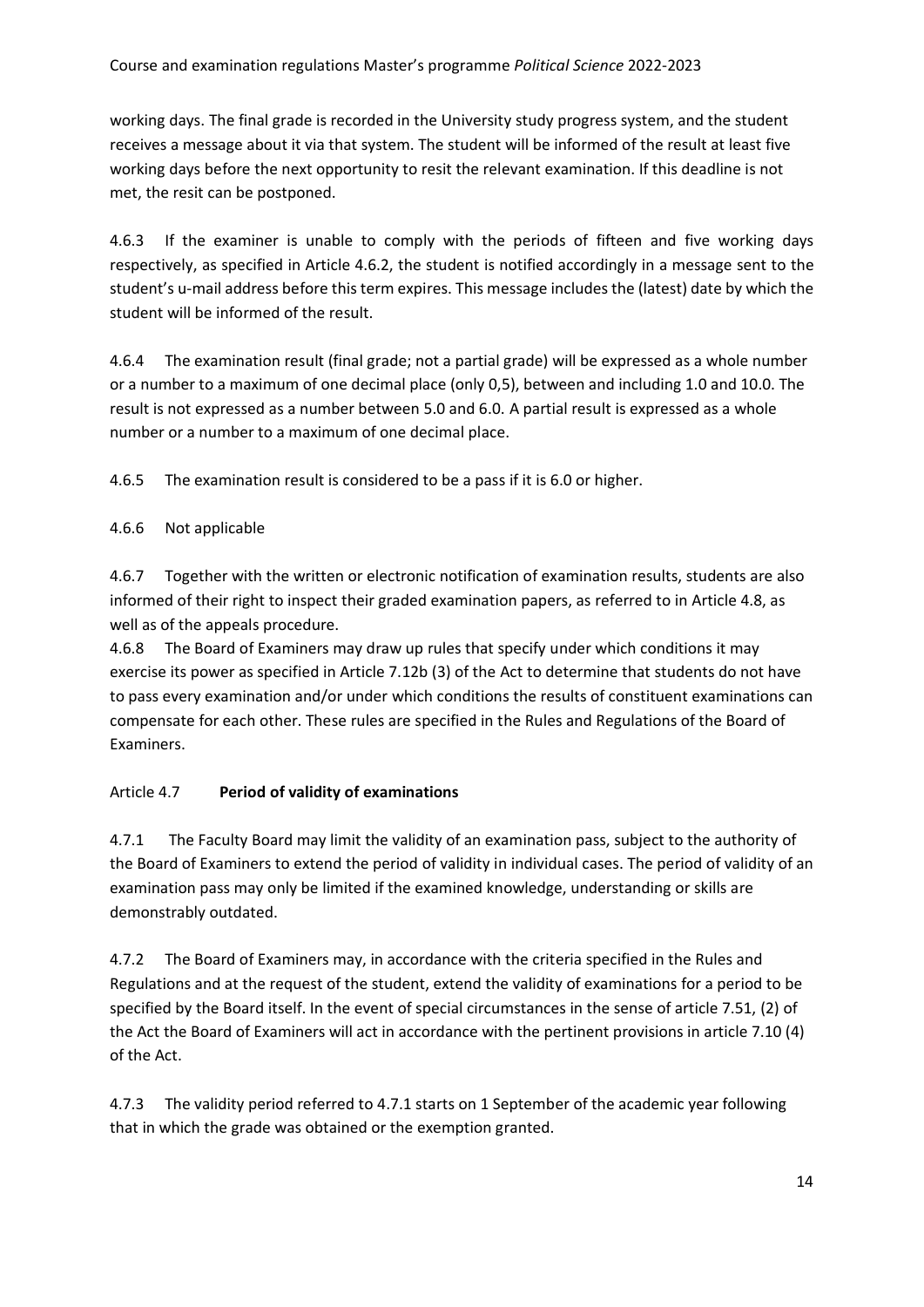# Article 4.8 **Inspection and feedback session**

4.8.1 Students are entitled to inspect their graded examination within a maximum period of 30 calendar days following the publication of the results of a written or digital examination.

4.8.2 During the period referred to in 4.8.1, students may inspect the examination questions and assignments, as well as the grading schemes used to grade the examination.

4.8.3 The time and manner of the inspection and feedback session on the examination are specified in the Prospectus or the digital teaching environment.

4.8.4 The Board of Examiners is authorised to decide whether the inspection of the examination paper and the feedback session are to be collective or individual.

4.8.5 The examiner determines where and when the inspection of the examination paper and the feedback session will take place.

4.8.6 Students who are unable to attend the feedback session due to demonstrable circumstances beyond their control are granted another opportunity, if possible, within the period referred to in 4.8.1.

# Article 4.9 **Exemption from examinations and/or practical assignments**

At the student's request and after consultation with the examiner in question, the Board of Examiners may grant the student exemption from one or more examinations or practical assignments if the student:

- has completed a component at a research university or university of applied sciences that is similar in content and level to the component for which the student is requesting exemption, or
- has demonstrated, through relevant work or professional experience, that he or she has acquired sufficient skills and knowledge in relation to the component in question.

# Article 4.10 **Final examination**

4.10.1 The Board of Examiners awards a degree certificate when there is sufficient proof that the final examination has been passed.

4.10.2 As part of the final examination, the Board of Examiners is entitled to conduct its own evaluation of the knowledge, understanding and skills of the examination candidate and assess the results.

4.10.3 The degree is only conferred once the Executive Board has declared that all procedural requirements (including the requirement to pay tuition fees) have been met. One degree certificate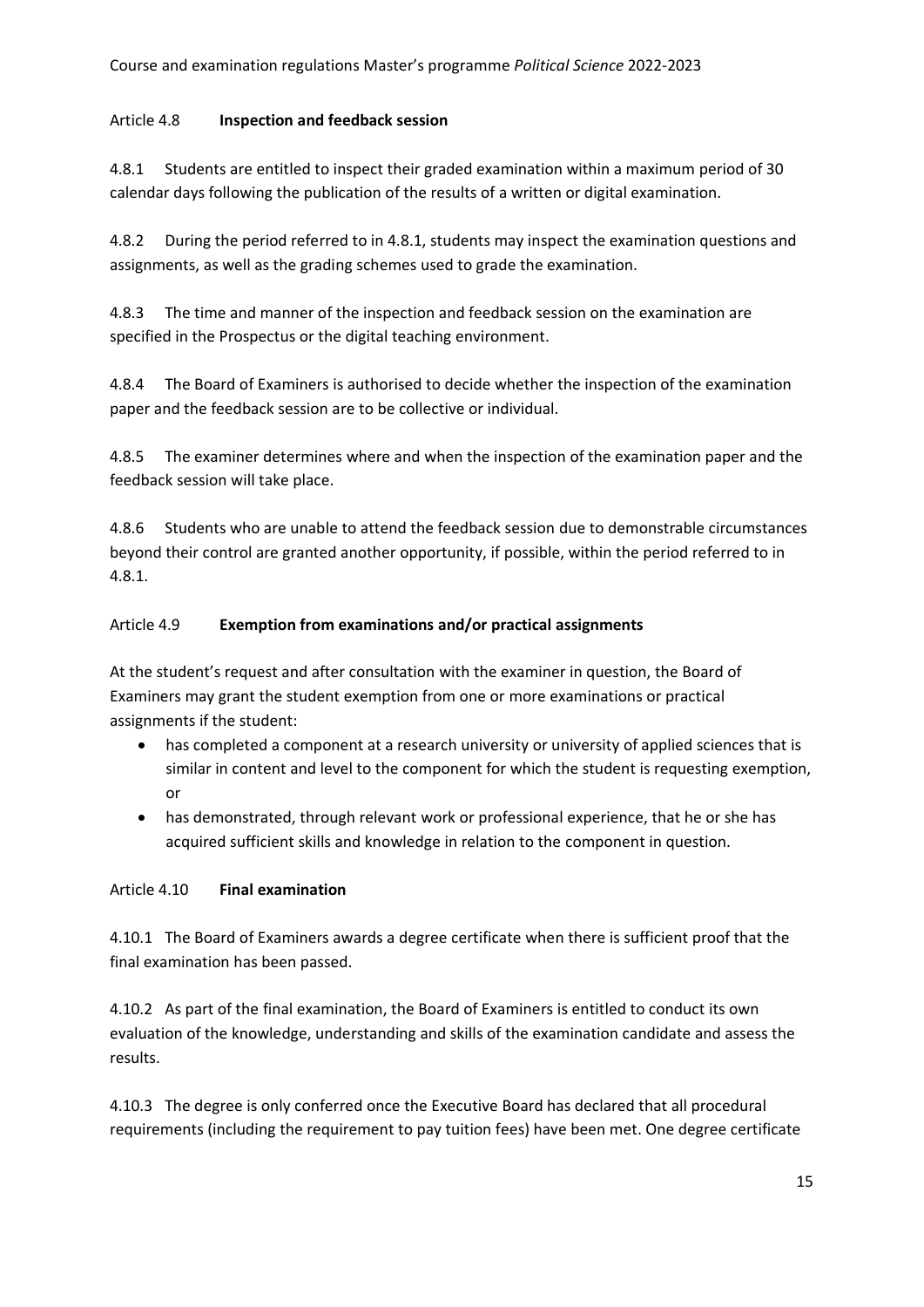is awarded for each programme. The degree certificate states that the programme or specialisation was delivered by Leiden University

4.10.4 Pursuant to the regulations referred to in Article 7.11 (3) of the Act, a student who is entitled to graduate may ask the Board of Examiners to postpone graduation, as long as the student has not exceeded the maximum period of enrolment of the nominal study duration plus one academic year for the programme in question.

4.10.5 This request must be submitted within five working days of the student receiving notification of his or her final examination results. In the request the student must indicate when he or she wishes to receive the degree certificate.

4.10.6 The Board of Examiners may also approve the request if refusing it would result in a considerable injustice.

4.10.7 A supplement in Dutch and/or in English that conforms to the standard European Diploma Supplement format, including the grading table applicable for the degree programme, is attached to the degree certificate. In addition to the degree certificate, students are issued with a translation of the degree certificate and a certificate in Latin.

# Article 4.11 **The degree**

4.11.1 The degree of Master of Science is awarded to those who have passed the final examination of the programme.

4.11.2 The degree certificate specifies which degree has been awarded.

# Article 4.12 **Degree classification**

4.12.1 The student is awarded a degree classification for the final examination.

4.12.2 The final degree classification is based on the weighted average of the grades obtained for all examinations that form part of the final examination, with the exception of the components for which an exemption was granted or for which the student only obtained a proof of attendance. Components completed from other programmes, including components followed abroad, must be approved by the Board of Examiners.

4.12.3 The weighted average of all grades is determined by multiplying the number of ECTS credits for each component by the grade awarded for this component, adding these together and then dividing the result by the number of credits earned.

4.12.4 Without prejudice to the provisions of 4.12.6 and 4.12.7, the degree certificate and diploma supplement include the 'cum laude' classification if the following conditions are met for the full-time programmes: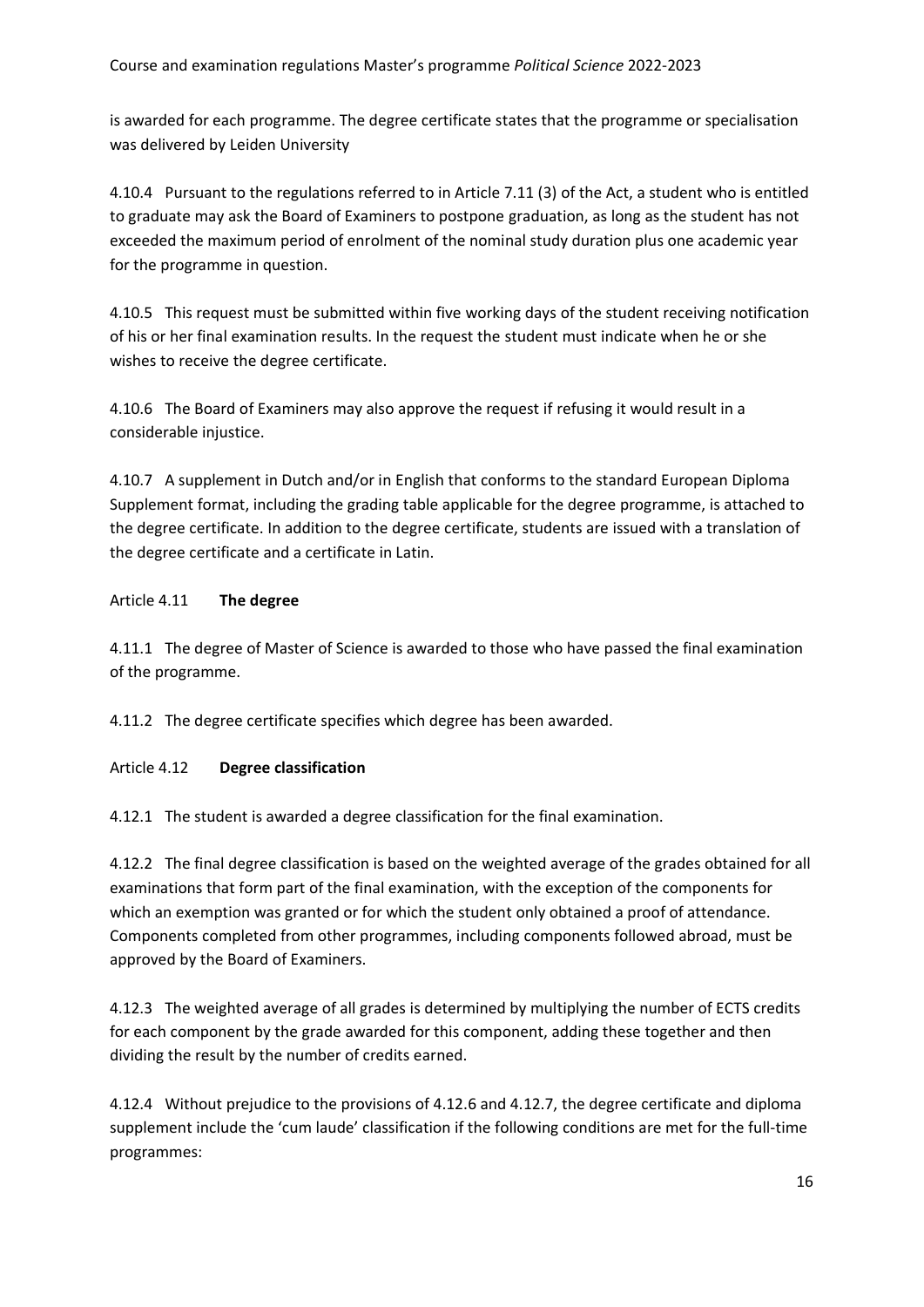- the weighted average for all components is 8.0 or higher
- the grade for the final assignment of the master's programme is 8.0 or higher
- $\bullet$  the examination was passed within the nominal duration of study + 1 year

The Board of Examiners sets corresponding conditions for part-time programmes, proportionate to the nominal duration of the study programme.

4.12.5 Without prejudice to the provisions of 4.12.6 and 4.12.7, the degree certificate and the diploma supplement include the 'summa cum laude' classification if the following conditions are met for the full-time programmes:

- the weighted average for all components is 9.0 or higher
- the grade for the final assignment of the master's programme is 9.0 or higher
- the examination has been passed within the nominal duration of study

The Board of Examiners sets corresponding conditions for part-time programmes, proportionate to the nominal duration of the study programme.

4.12.6 The Board of Examiners may also decide to award a distinction in other, exceptional cases, on the condition that the weighted average grade does not differ by more than 0.5 from the grades stipulated in the fourth and fifth paragraphs above. This may involve such considerations as the student's development throughout his or her study programme, any exceptional performances on the part of the student in completing the final paper or thesis and any other relevant exceptional circumstances.

4.12.7 If a student has been subject to a disciplinary measure as a result of irregularity, fraud or plagiarism, as set out in the Rules and Regulations, he or she is not awarded a distinction, unless the Board of Examiners decides otherwise.

# Article 4.13 **Further education**

The degree awarded grants the holder access to a PhD programme.

# **Chapter 5 Admission to the programme per September 2023 or February 2024**

# Article 5.1 **Confirmation of admission**

5.1.1 The Faculty Board provides confirmation of admission if the student meets the entry requirements specified in Articles 5.2 and 5.3. If the Executive Board has determined a maximum number of students for the programme, a confirmation of admission will be issued if the student meets the entry requirements and this maximum number is not exceeded.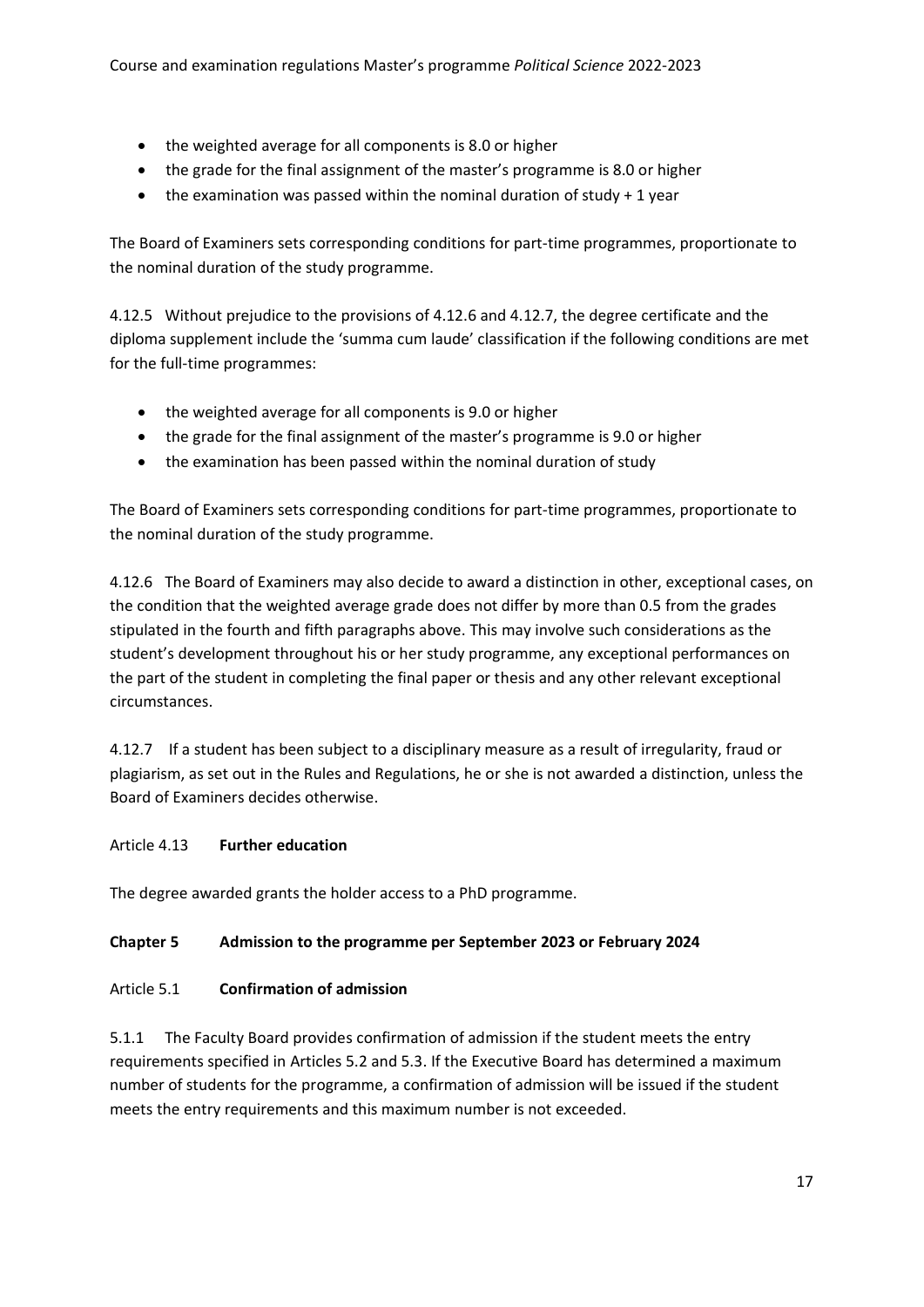5.1.2 Confirmation of admission must be applied for according to the rules set out in the Regulations for Admission to Master's Programmes.<sup>13</sup>

# Article 5.2 **Admission to the programme**

5.2.1 Holders of one of the following degrees may be admitted to the programme (Article 7.30b (1) of the Act):

a) bachelor's degree (from a recognized university, as defined by the University) in Political Science, provided the conditions laid out in 5.2.4.1 are fulfilled.

b) a bachelor's degree in a related discipline, with a minimum of 80 ECTS in Political Science related courses, provided the conditions laid out in 5.2.4.1 are fulfilled. In this case, the student is required to fill in a form to justify that 80 ECTS can be counted as political science relevant subjects for the Admission Committee to consider.

5.2.2 Any person who fails to meet the degree requirements or prescribed pre-master's requirement referred to in 5.2.1 may submit a request to the Board of Admissions. The Board of Admissions assesses whether the applicant may be granted admission to the programme.

To this end, the Board of Admissions assesses whether the applicant possesses sufficient knowledge, understanding and skills at the same level as a bachelor's degree or related bachelor's degree as referred to in 5.2.1, under (a) and (b). The Board may also impose further conditions.

The Board of Admissions assesses, where relevant, whether the applicant meets the qualitative selection requirements mentioned referred to in 5.2.4.

# Article 5.2.3 **Dutch and English languages**

- 5.2.3.1 As further clarification of Article 2.8 concerning command of the language of instruction, a student who wishes to be admitted to an English-taught master's programme must have one of the following diplomas or must meet the criteria of:
	- An [International Baccalaureate](http://www.ibo.org/en/programmes/diploma-programme) diploma from a programme taught in English (or an IB diploma with English A)
	- A diploma of secondary or higher education completed in Australia, Canada (with the exception of the French-language programmes in Canada), Ireland, Malta, New Zealand, Singapore, the United Kingdom, the United States or South Africa
	- A diploma of an English-taught university degree programme completed at a Dutch research university;
	- A pre-university education (VWO) diploma

5.2.3.2 If a student who wishes to be admitted does not meet the requirements in 5.2.3.1, at least one of the following language requirements can be set:

• IELTS 6.5

<sup>13</sup>Regulations for Admission to Master's [Programmes](https://www.organisatiegids.universiteitleiden.nl/en/regulations/general/regulations-for-admission-to-master-programmes)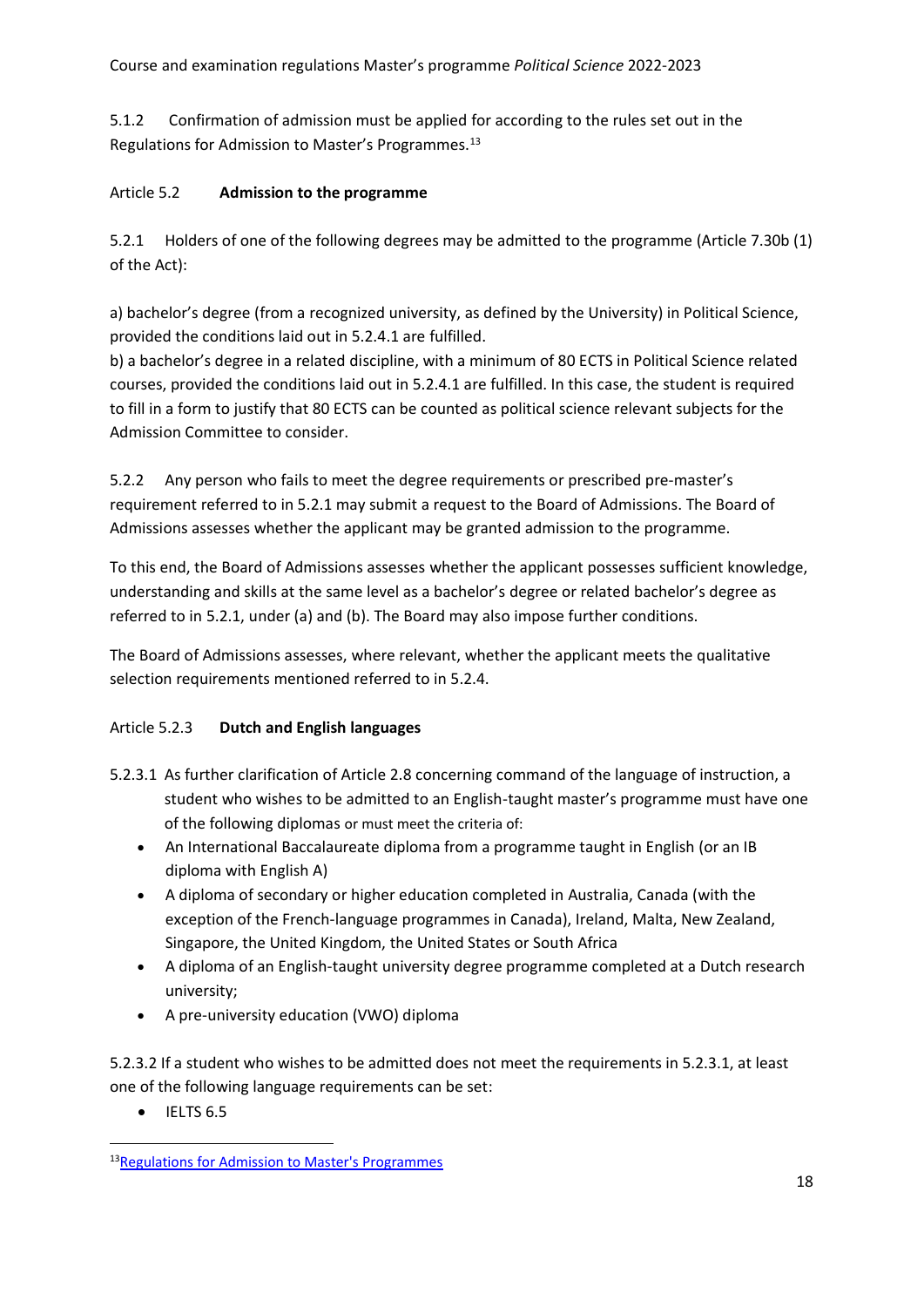• TOEFL (internet-based) 90

The test result may not be older than two years at the time of enrolment for the programme.

5.2.3.3 As further clarification of Article 2.8 concerning command of the language of instruction, a student whose mother tongue is not Dutch and who wishes to be admitted to a Dutch-taught master's programme must have passed *TUL-gevorderd.* A Dutch as a Second Language Certificate (*Certificaat Nederlands als Vreemde Taal*) at *Educatief Startbekwaam* level is also sufficient to meet the language requirement. The *TUL-halfgevorderd* requirement can also be met with the State Examination NT2-II.

# Article 5.2.4 **Qualitative admission requirements (selection requirements)**

5.2.4.1 In addition to the requirements specified in 5.2.1, 5.2.2, and 5.2.3, the following qualitative admission requirements apply for the programme pursuant to Article 7.30b (2) of the Act:

- good academic record as evidenced by a grade point average (GPA) of 7 or higher in the Dutch system (or equivalent). If the student holds more than one bachelor degree, the board of admissions will determine the average grade on the basis of the degree that is the closest to political science;
- at least 80 EC in political science or political science relevant subjects where the average grade point of the 80 (or more) ECs is 7 or higher in the Dutch system (or equivalent);

5.2.4.2 These qualitative admission requirements (selection requirements) will be measured or assessed according to the following method:

In the case where a student has a GPA of 7 or higher, 80 ECTS in political science or relevant subjects, and competency in Social Science Research Methodology, the Admission Committee will determine this based on the diploma and grade transcript of the candidate.

If a student does not meet the requirement of a grade point average of 7 or higher, and/or the 80 ECTS in political science, the board of admissions will determine, based on an assessment of the CV, motivation letter, reference letters or other supporting material, whether the student is admissible based on the following:

- The presence of a significant progression of grades, in particular in subjects relevant to the specialization.
- Whether the candidate has grades above 7 in the specific specialization, even though the average final grade is below 7.
- Whether the candidate has successfully completed summer schools or other significant specialized training if related to subject of specialization and if these additional courses have counted for ECTS.
- In case an individual applies who has been engaged in professional life prior to their application to the master's, the committee will determine if this professional experience was in the field of specialization for a minimum of two years.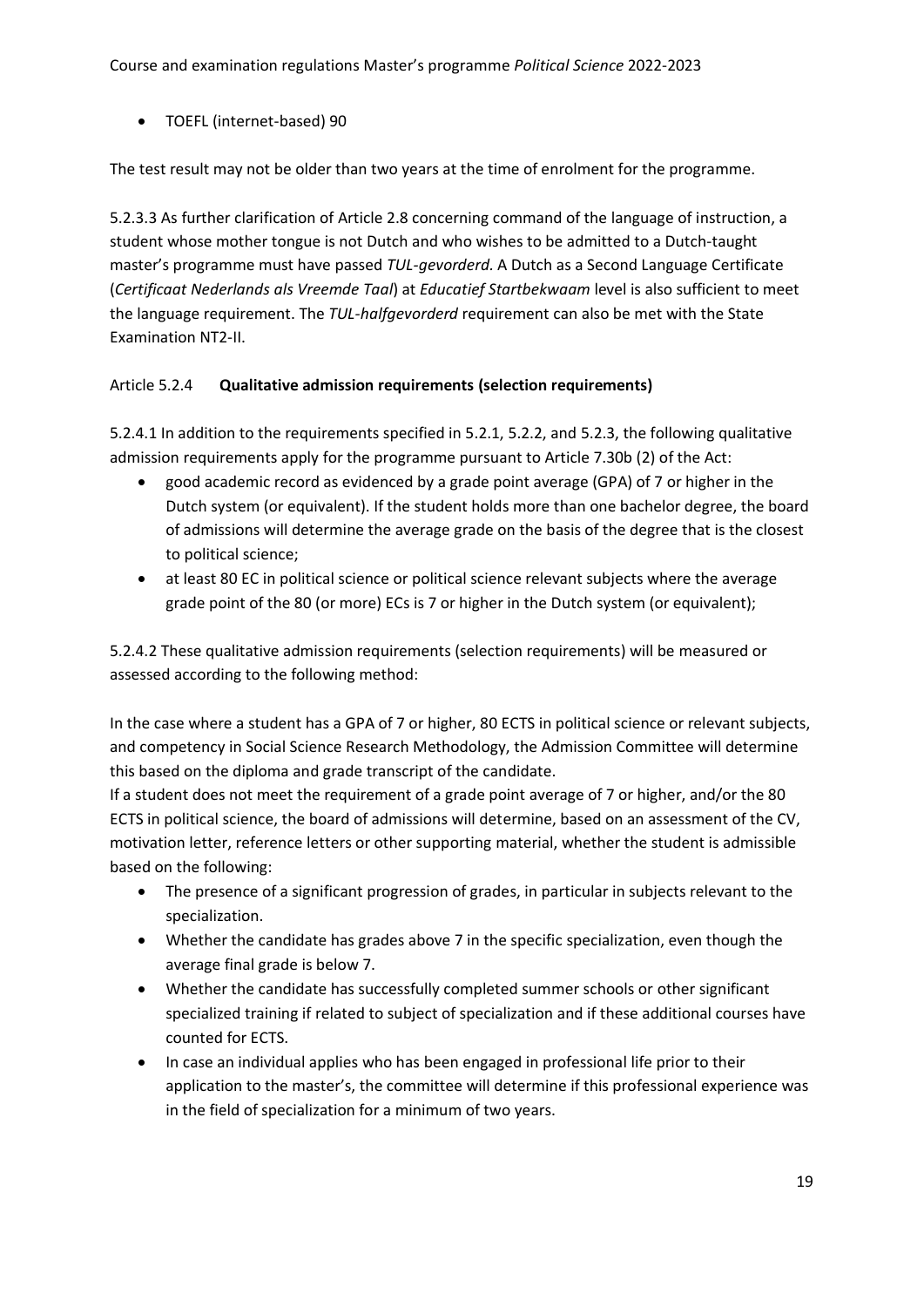5.2.4.3 Proof that the student meets the qualitative admission requirements (selection requirements) must be provided by the following deadline:

• The deadlines for submitting the admission requirements for the September intake are the first of April for applicants who require a visa or residence permit and June 15 for other applicants. The deadlines for the February intake are October 15 for applicants who require a visa or residence permit and November 15 for other applicants.

# Article 5.2.5 **Capacity limitation**

5.2.5.1 If the Executive Board has determined a maximum capacity for the programme, the order of admission will be determined by the qualitative admission requirements (selection requirements) as referred to in Article 5.2.4.1.

5.2.5.2 Where Article 5.2.5.1 applies, and a maximum capacity has been determined, the Board of Admissions will use the following the method of selection on the grounds of the selection criteria: *Not applicable*

5.2.5.3 Where article 5.2.5.1 applies, and a maximum capacity has been determined, the Board of Admissions will apply the following deadlines for selection: *Not applicable*

5.2.5.4 Where article 5.2.5.1 applies, and a maximum capacity has been determined, the Board of Admissions will weigh the selection requirements as follows: *Not applicable*

# Article 5.3 **Deficiencies**

5.3.1 Holders of a bachelor's degree from a research university, a related university bachelor's diploma as referred to in 5.2.1, point b or an equivalent diploma with 5 ECTS of deficiencies, may be admitted to the programme, as long as it may reasonably be expected that they will meet the entry requirements within a reasonable period of time.

5.3.2 Students who still have the deficiencies referred to in 5.3.1 when admitted to the programme may participate in the programme but may not sit any final examinations or examinations that the Faculty Board has specified in its decision to grant admission.

5.3.3 For the admission referred to in 5.3.1 the Board of Admissions assembles a catch-up programme with examination opportunities.

5.3.4 If students are admitted to the programme on the basis of 5.3.1 and must sit examinations to meet the entry requirements, these are not considered part of the curriculum of the master's programme.

Article 5.4 **Pre-master's programmes** *Not applicable*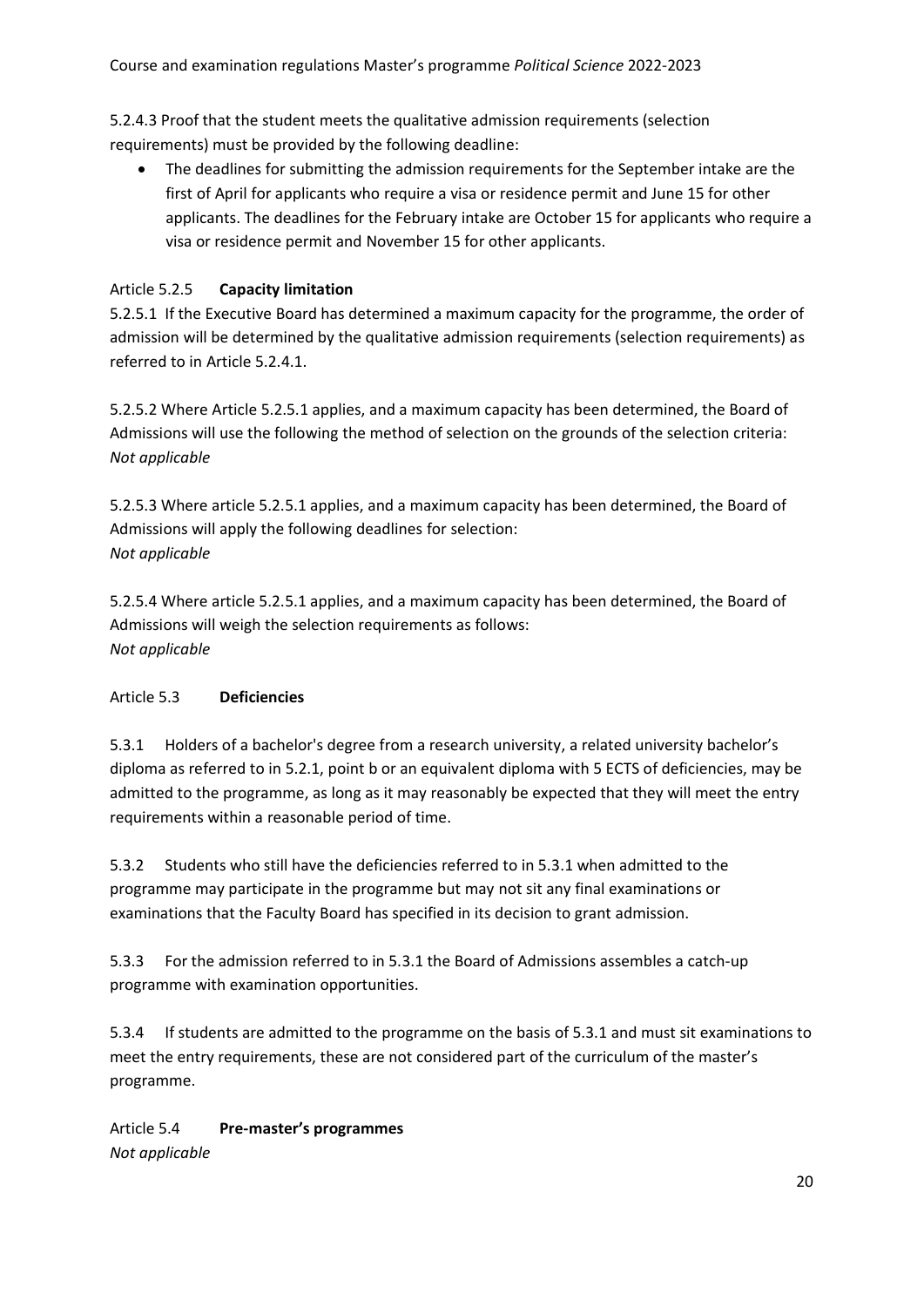### **Chapter 6 Student Counselling and Study Advice**

### Article 6.1 **Study progress administration**

6.1.1 The Faculty Board keeps records of the results achieved by individual students.

6.1.2 Students may inspect their results in the study progress system at any time.

### Article 6.2 **Introduction and student counselling**

The programme is responsible for the introduction and student counselling.

### Article 6.3 **Supervision of the thesis/final paper/final report/final programme assignment**

6.3.1 The student draws up a plan for the thesis/final paper/final report as referred to in 3.3.2. This plan is based on the study load for this component, as specified in the Prospectus.

6.3.2 The plan referred to in 6.3.1 also specifies the frequency and manner of supervision.

### Article 6.4 **Top-level sport**

Students who engage in top-level sport at a professional level are given the opportunity to adjust their study programme to their sporting activities wherever possible. The programme determines who falls within this category in line with the guidelines drawn up by the Executive Board.

# Article 6.5 **Disability or chronic medical condition**

Where possible, students with a disability or chronic medical condition are given the opportunity to adjust their study programme to the limitations resulting from their disability or chronic medical condition. The study programme can be adjusted to the individual disability or chronic medical condition of the student in question, but this must not affect the quality or level of difficulty of the components or the final examination curriculum itself. <sup>14</sup>

# Article 6.7 **Study and internships abroad**

Special measures will be taken for students who suffer from a demonstrable delay in their studies as a result of study or an internship abroad that has been approved by the Board of Examiners, in order to limit the delay.

<sup>14</sup>Protocol on Studying with a [Disability](https://www.organisatiegids.universiteitleiden.nl/en/regulations/general/protocol-studying-with-a-disability)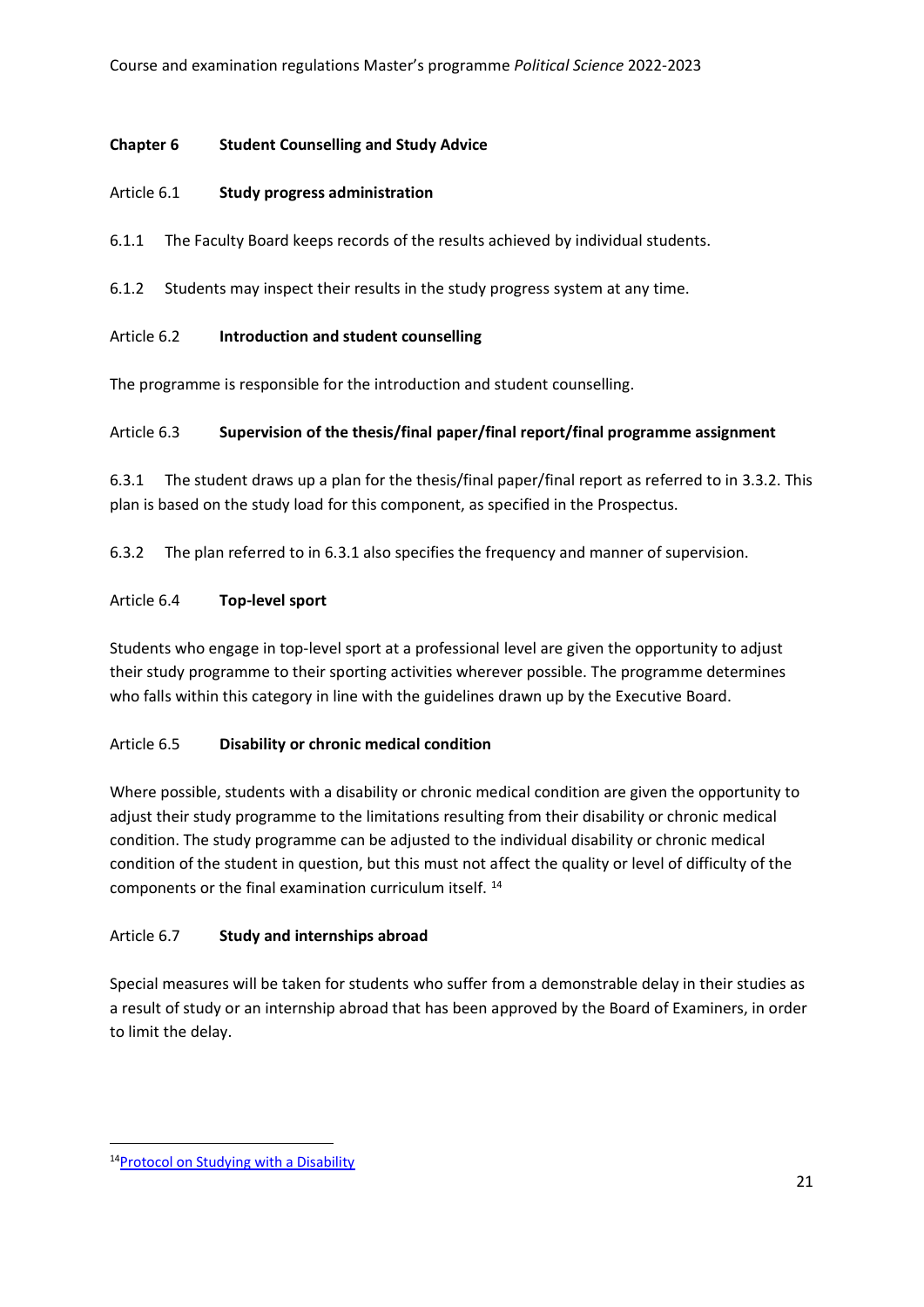### **Chapter 7 Evaluation of the Programme**

#### Article 7.1 **Evaluation of the programme**

The education in the programme is evaluated as follows:

- Courses are evaluated annually in a variety of ways, with standard questionnaires and/or qualitative instruments, during and/or at the end of the course after the final test or the last meeting. The results of the standardized evaluations are discussed in the Master's Programme Committee. The Master's Programme Committee will advise the Programme Board about possible measures to improve quality.
- The programme is evaluated among master students on an annual basis through a standardized evaluation form, possibly supplemented with qualitative measures. The results are discussed in a meeting between the Directors of Studies and Faculty Board, and in the Master's Programme Committee. The Programme Board will take measures to improve quality when needed.

The Programme Board/Programme Director will inform the Programme Committee about the outcomes of the evaluation.

### **Chapter 8 Final Provisions**

#### Article 8.1 **Amendments**

8.1.1 Amendments to these regulations are adopted by a separate order of the Faculty Board, with the prior consent of the Faculty Council or the Programme Committee, depending on the topics concerned.

8.1.2 Amendments to these regulations which apply to a particular academic year must be adopted before the start of that year and published in the prescribed manner, unless earlier implementation of an amendment to the regulations is strictly necessary and, in all reasonableness, does not harm the students' interests.

8.1.3 Amendments to these regulations may not adversely affect any prior decision pertaining to students taken by the Board of Examiners on the basis of these regulations.

#### Article 8.2 **Publication**

The Faculty Board or Programme Board is responsible for publishing these regulations, the Rules and Regulations established by the Board of Examiners, and any amendments to these documents via the University website.

# Article 8.3 **Term of application**

The Course and Examination Regulations apply for the duration of one academic year.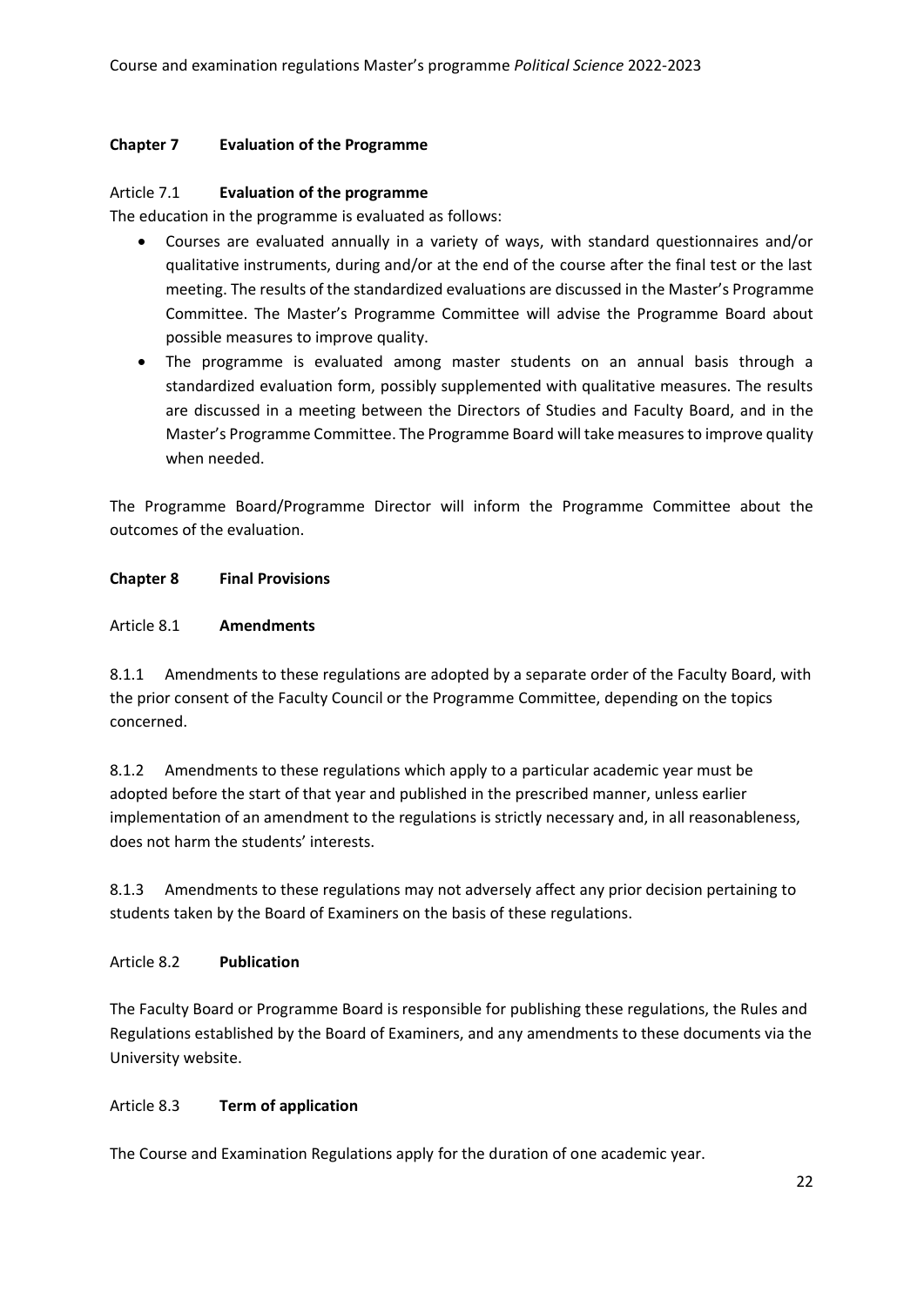### Article 8.4 **Entry into force**

These regulations enter into force on 1 September 2022.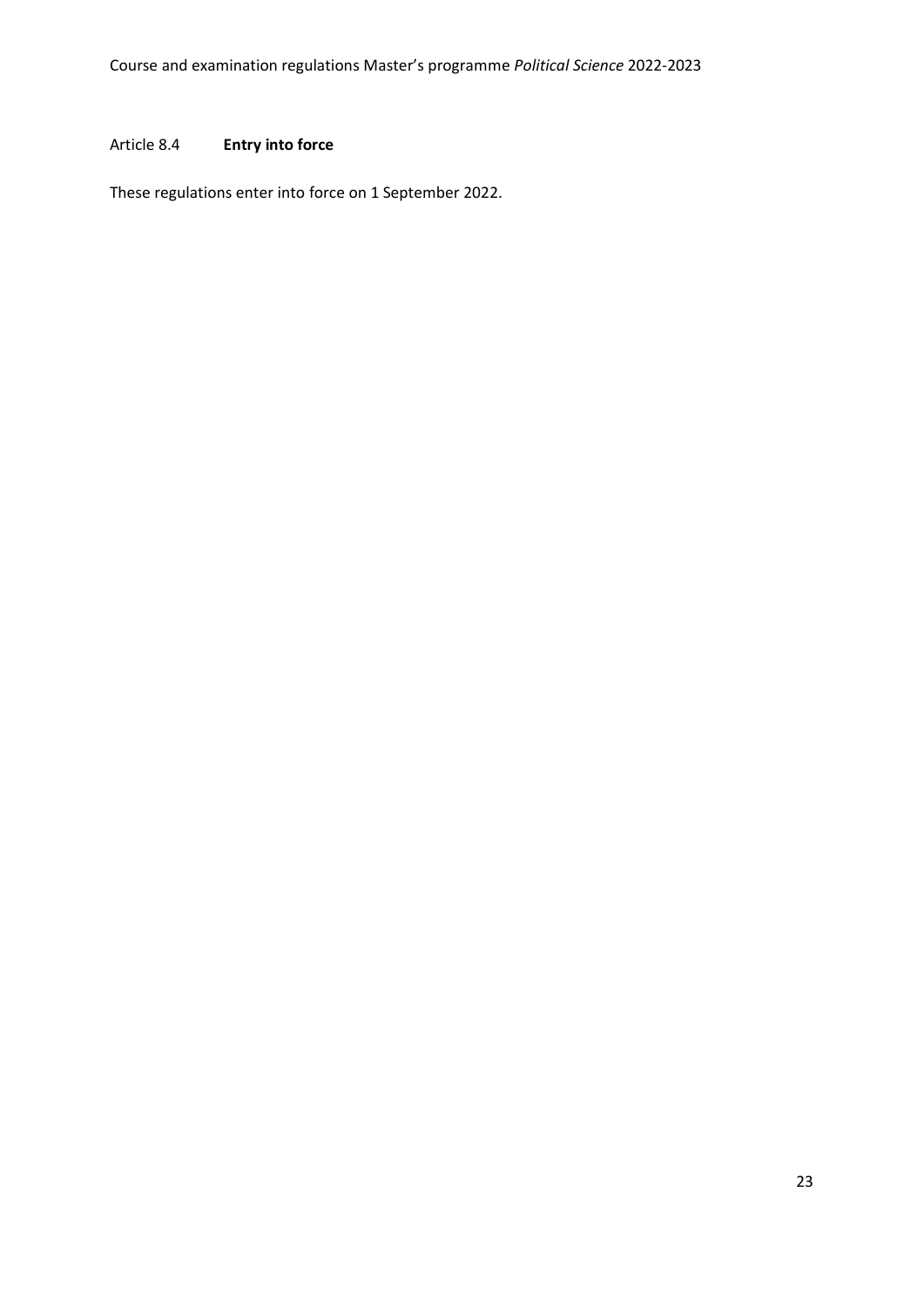### **Appendix 1a**

The instructional components of the 5\*\*\* specialisations of the master's in Political Science offered in Leiden leading to the degree of Master of Science in Political Science at Leiden University in 2022- 2023 are:   

#### **September start**

#### *Specialisations:*

International Politics    Political Legitimacy and Justice    Parties, Parliaments and Democracy    Nationalism, Ethnic Conflict and Development    Dutch Politics/Nederlandse Politiek  

| Components:                                  | ЕC. |              | Level |
|----------------------------------------------|-----|--------------|-------|
| Great Debates in Political Science **        | 5.  | practical    | 500   |
| Methods in Political Science **              | 5.  | practical    | 500   |
| <b>Specialisation Core Course</b>            |     | 10 practical | 500   |
| 2 seminars à 10 EC                           |     | 20 practical | 500   |
| 1 Specialisation Thesis Seminar* including   |     |              |       |
| Master's Thesis Proposal and Master's Thesis |     | 20 practical | 600   |
| OR.                                          |     |              |       |
| Great Debates in Political Science**         | 5.  | practical    | 500   |
| Methods in Political Science **              | 5   | practical    | 500   |
| <b>Specialisation Core Course</b>            | 10  | practical    | 500   |
| 1 seminar à 10 EC                            | 10  | practical    | 500   |

Internship Project Seminar Practical Report\*\*\*\*       15    practical      500    Internship Project Seminar: Thesis (total of 30 EC)\*\*\*\* 15    practical     600   

*+ Students who have found an internship placement must submit their internship for approval to ensure academic level and the possibility to conduct research; limited capacity to facilitate and supervise internships and the Internship Project Seminar implies that a maximum of 15 students can follow this option.*

If a component includes a practical or discussion group, the course instructor can establish a required attendance rule.   

In Leiden students take one out of five specialisations that are offered. The student takes the Core Course and the Thesis Seminar within his/her specialisation. The minimum number of participants in a (thesis) seminar is 8. If fewer participants enroll, the (thesis) seminar may be cancelled by the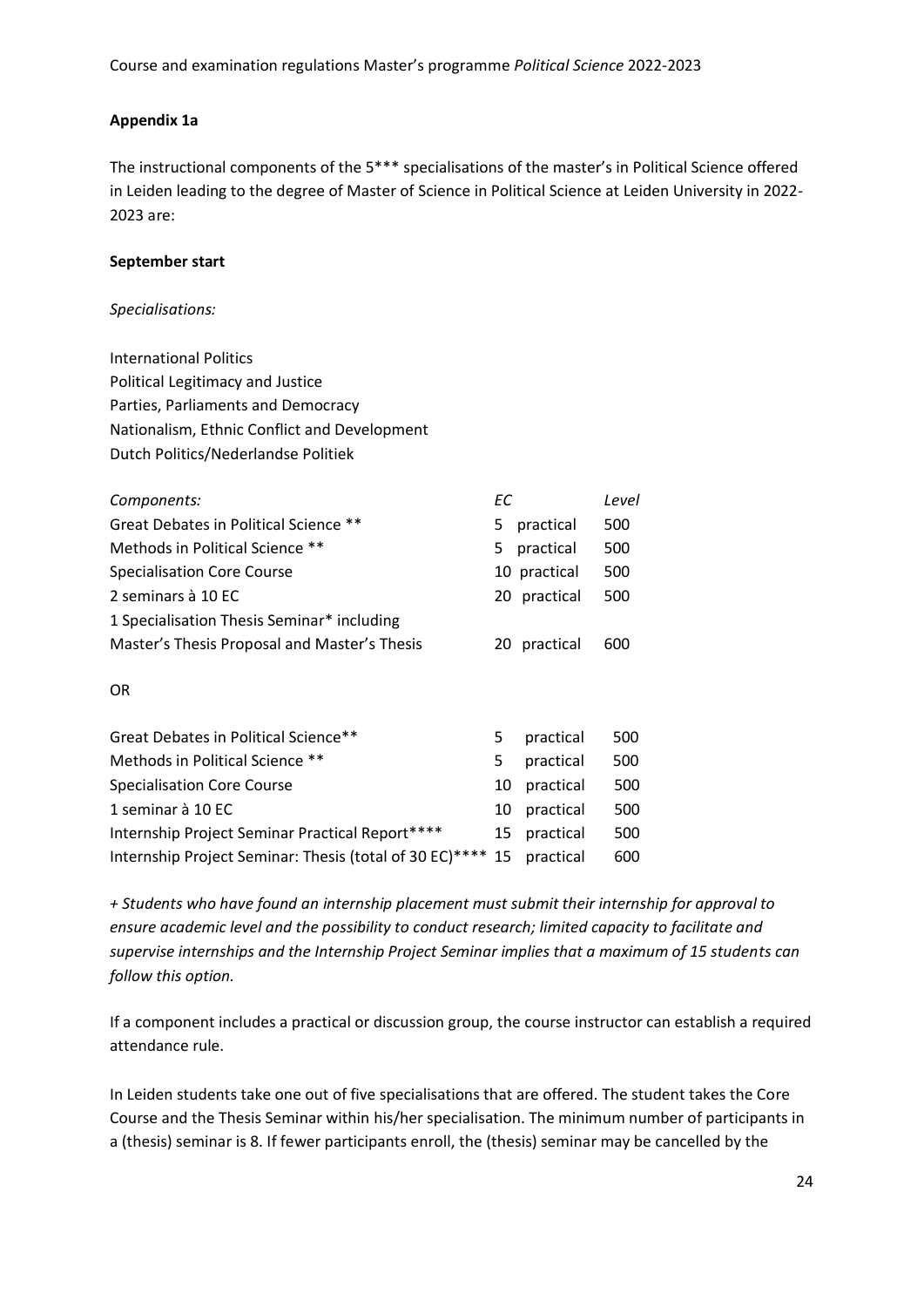Director of Studies. Also, in case of a small number of participants a thesis seminar may be offered combined for more than one specialisation.  

For the respective specialisations the student takes the following Core Course and Thesis Seminar (provisional):   

*Specialisation International Politics:*

Core Course: Conflict and Cooperation in International Politics

Thesis Seminar: subjective to change per academic year. Please see the latest information in the Prospectus.  

*Specialisation Political Legitimacy and Justice:* Core Course: Legitimacy and Political Obligation    Thesis Seminar: Political Legitimacy and Justice   

*Specialisation Parties, Parliaments and Democracy:* Core Course: Democracy, Political Parties, and the Challenges of Representation    Thesis Seminar: Democracy, Political Parties and the Challenges of Representation   

*Specialisation Nationalism, Ethnic Conflict and Development:* Core Course: Governance and Diversity in Developing Countries    Thesis Seminar: subjective to change per academic year. Please see the latest information in the Prospectus.  

*Specialisation Dutch Politics/Nederlandse Politiek:*   Core Course: Nederlandse Politieke Instituties   Thesis Seminar: Nederlandse Politiek Students choose two elective seminars from the offered seminars in the academic year 2022-2023. The list is subjective to change per academic year, please see the latest information in the prospectus  

  \*Students from the September intake complete their thesis seminar in the Spring semester of that academic year. Requests for an exception must be addressed to the Board of Examiners. Students can take the thesis seminar only once in their academic year.   

\*\*Students from the September intake complete the compulsory courses Great Debates and Methods in Political Science in the Fall semester of that academic year. Requests for an exception must be addressed to the Board of Examiners. Students can take Great Debates and Methods in Political Science only once in their academic year.   

\*\*\*As of September 2019 the specialisation in Dutch Politics/Nederlandse Politiek is offered in Leiden. For students who have started this specialisation before September 2019 in The Hague, the transitional regulations for the mandatory courses The Politics of Policy Making and Policy Evaluation in National and International Contexts are:  

The Politics of Policy Making (10 EC) is replaced by an elective seminar (10 EC) from the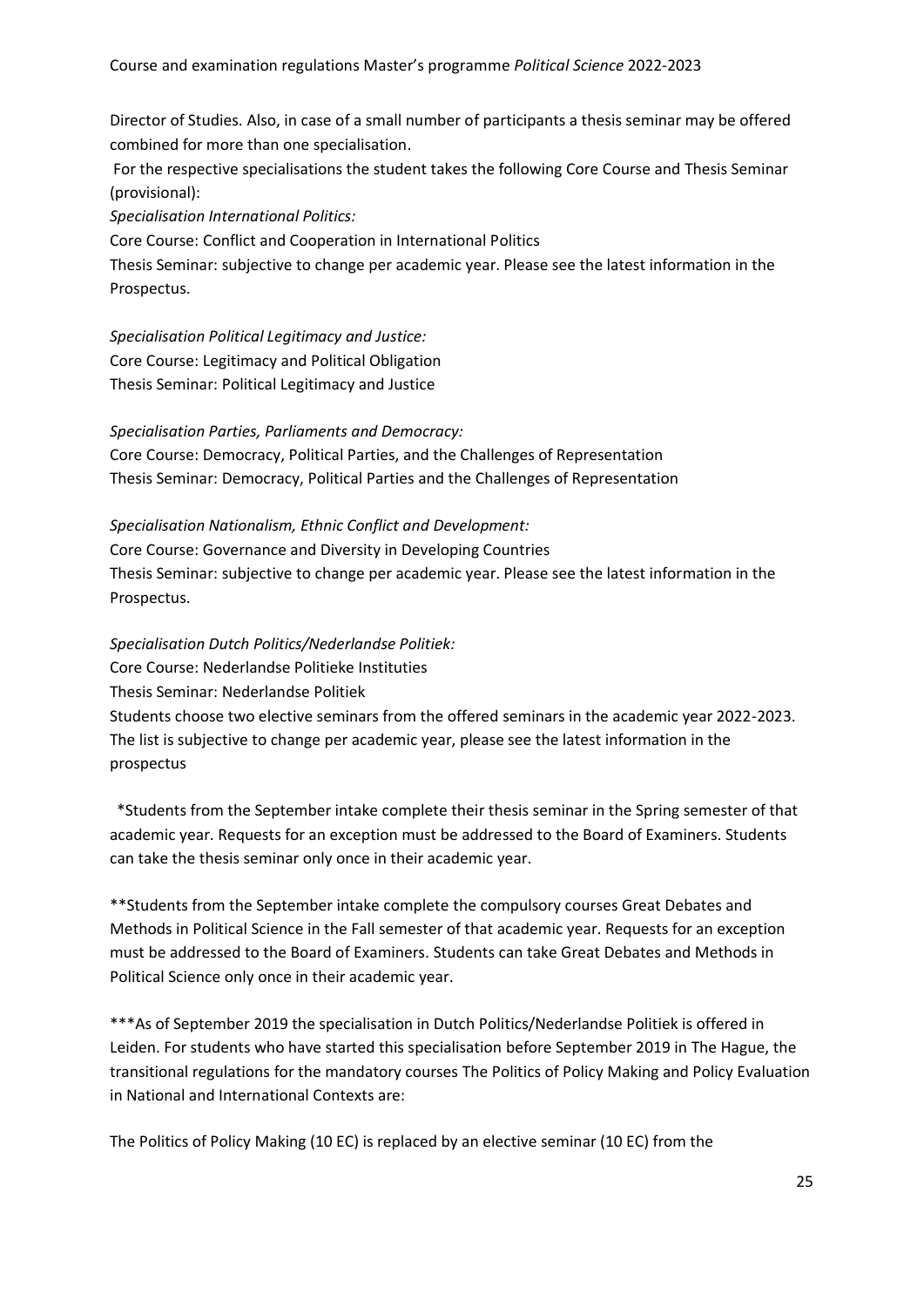specialisation Dutch Politics/Nederlandse Politiek as offered in Leiden;  

Policy Evaluation in National and International Contexts (10 EC) is replaced by an elective seminar (10 EC) from the specialisation Dutch Politics/Nederlandse Politiek as offered in Leiden.  

\*\*\*\* The Internship Project Seminar Practical Report and the Internship Project Seminar: Thesis, are complementary to one another. Combined the two form the Internship seminar which is 30 EC. The EC's will only be awarded when both parts are passed successfully by the student.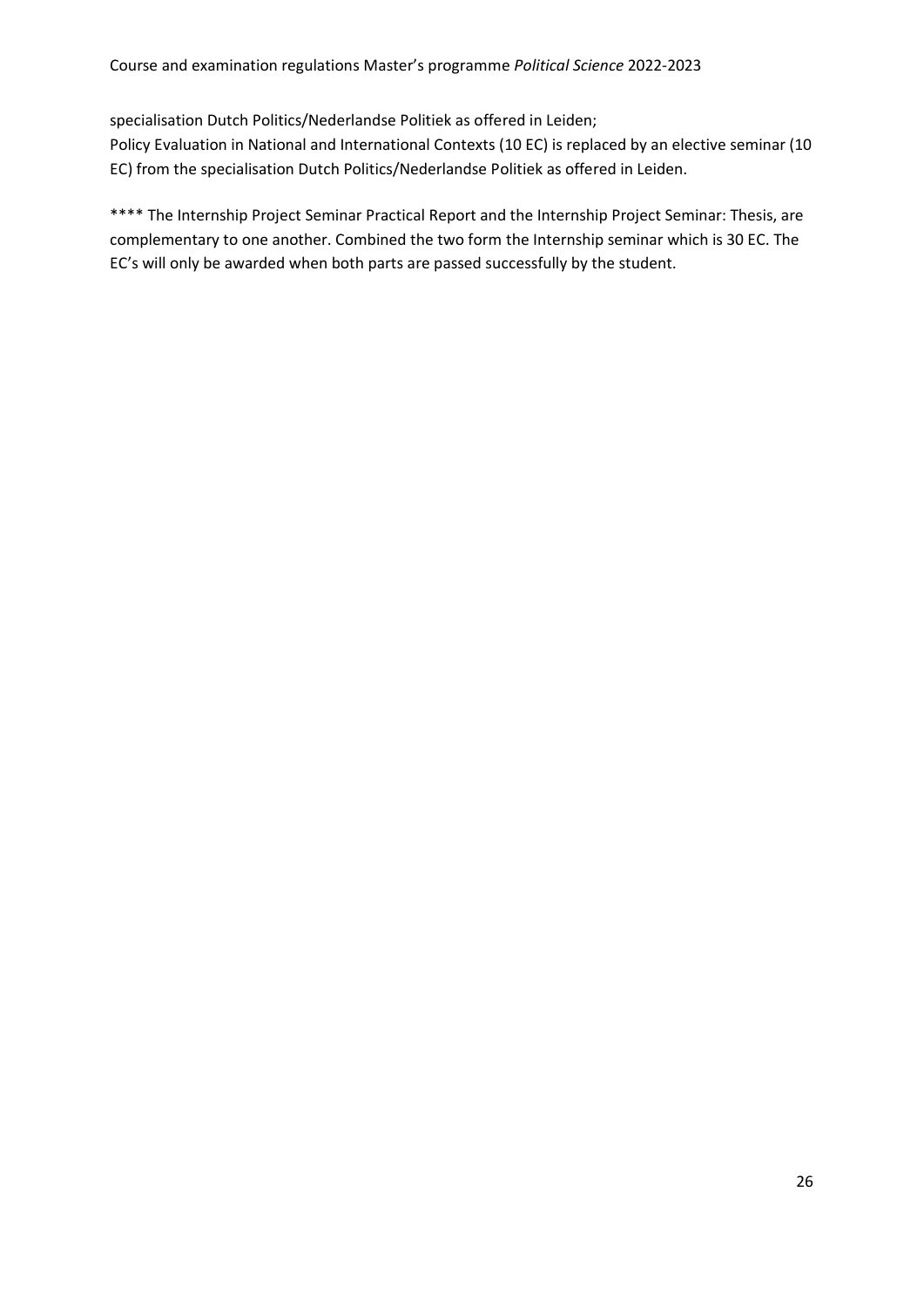# **Appendix 1b**

The instructional components of the specialisation International Organisation of the master's in Political Science offered in The Hague leading to the degree of Master of Science in Political Science at Leiden University in 2022-2023 are:   

# **September start**

|                 | Level |
|-----------------|-------|
| practical       | 500   |
| practical       | 500   |
| practical       | 500   |
|                 |       |
| 10 practical    | 500   |
| 20 practical    | 500   |
|                 |       |
| practical<br>20 | 600   |
|                 |       |
| practical       | 500   |
| practical       | 500   |
| practical       | 500   |
|                 |       |
| practical<br>10 | 500   |
| 15 practical    | 500   |
| practical<br>15 | 600   |
|                 |       |

*+ Students who have found an internship placement must submit their internship for approval to ensure academic level and the possibility to conduct research; limited capacity to facilitate and supervise internships and the Internship Project Seminar implies that a maximum of 15 students can follow this option.*

If a component includes a practical or discussion group, the course instructor can establish a required attendance rule.   

In The Hague students can follow the specialisation International Organisation. The student takes the Core Course and the Thesis Seminar within his/her specialisation. The minimum number of participants in a (thesis) seminar is 8. If fewer participants enroll, the (thesis) seminar may be cancelled by the Director of Studies. In case of small numbers of participants, a thesis seminar may be offered combined for more than one specialisation.  

Within the specialisation International Organisation the student takes the following Core Course and Thesis Seminar (provisional):   

Core Course: Dynamics of International Organisation   

Thesis Seminar: International Organisation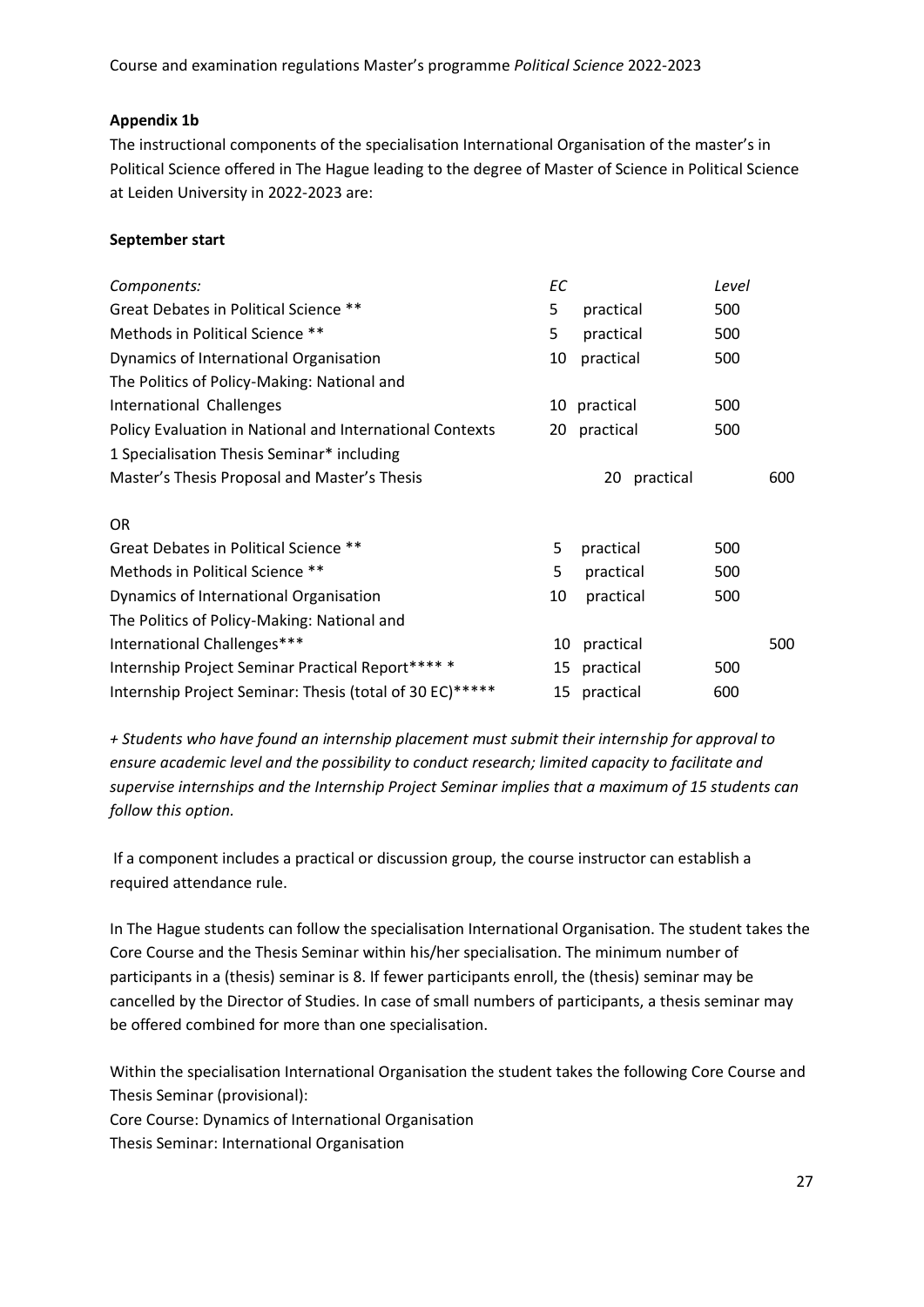\* Students from the September intake complete their thesis seminar in the Spring semester of that academic year. Requests for an exception must be addressed to the Board of Examiners. Students can take the thesis seminar only once in their academic year.   

\*\* Students from the September intake complete the compulsory courses Great Debates and Methods in Political Science in the Fall semester of that academic year. Requests for an exception must be addressed to the Board of Examiners. Students can take Great Debates and Methods in Political Science only once in their academic year.   

\*\*\* Students from the September intake complete the course The Politics of Policy-Making in block II: November-December. Students can take the course The Politics of Policy-Making only once in their academic year.   

\*\*\*\* Students from the September intake complete the course Policy Evaluation in block III: February-March. Students can take the course Policy Evaluation only once in their academic year.   

\*\*\*\*\* The Internship Project Seminar Practical Report and the Internship Project Seminar: Thesis, are complementary to one another. Combined the two form the Internship seminar which is 30EC. The EC's will only be awarded when both parts are passed successfully by the student.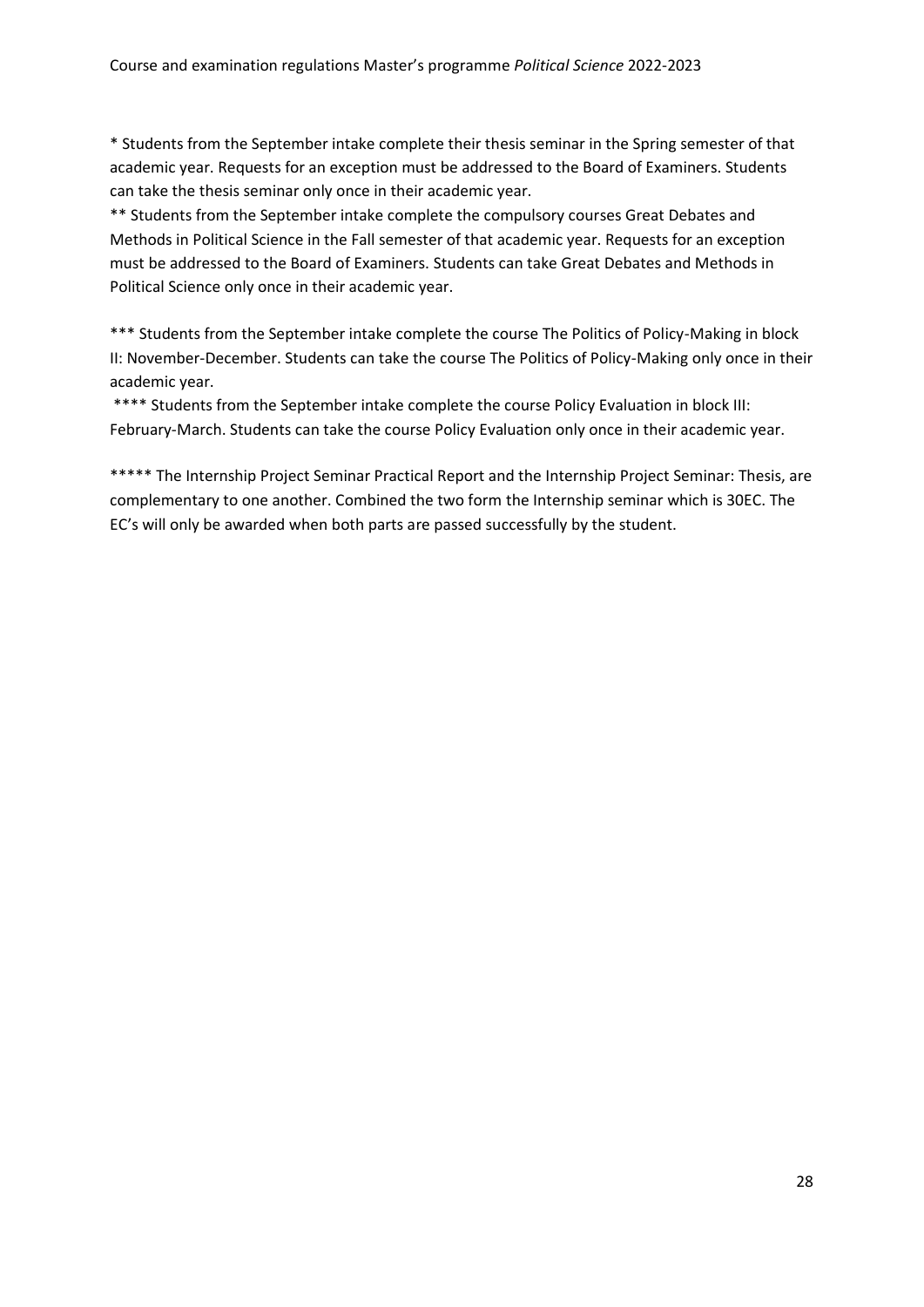#### **Appendix 2a**

#### **February start**

Students who start the master's in Political Science (5 specialisations offered in Leiden) in February 2023 take the compulsory courses Great Debates and Methods in Political Science and choose 2 seminars à 10 EC in their first semester (February-June). In the Fall semester they take the Specialisation Core Course and the Specialisation Thesis Seminar.   

*Specialisations:* International Politics    Political Legitimacy and Justice    Parties, Parliaments and Democracy    Nationalism, Ethnic Conflict and Development    Dutch Politics/Nederlandse Politiek  

| Components:                                             |    | ЕC        |              | Level |
|---------------------------------------------------------|----|-----------|--------------|-------|
| Great Debates in Political Science **                   |    | 5.        | practical    | 500   |
| Methods in Political Science **                         |    | 5         | practical    | 500   |
| Two seminars à 10 EC                                    |    |           | 20 practical | 500   |
| <b>Specialisation Core Course</b>                       |    |           | 10 practical | 500   |
| Specialisation Thesis Seminar* (including               |    |           |              |       |
| Master's Thesis Proposal and Master's Thesis)           |    | 20        | practical    | 600   |
| OR.                                                     |    |           |              |       |
| Great Debates in Political Science **                   |    | 5.        | practical    | 500   |
| Methods in Political Science **                         |    | 5         | practical    | 500   |
| One seminar à 10 EC                                     |    | 10        | practical    | 500   |
| <b>Specialisation Core Course</b>                       |    | 10        | practical    | 500   |
| Internship*** including Practical Report +              | 15 | practical | 500          |       |
| Internship Project Seminar: Thesis (total of 30 EC)**** |    | 15        | practical    | 600   |

*+ Students who have found an internship placement must submit their internship for approval to ensure academic level and the possibility to conduct research; limited capacity to facilitate and supervise internships and the Internship Project Seminar implies that a maximum of 15 students can follow this option.*

If a component includes a practical or discussion group, the course instructor can establish a required attendance rule.   

**Semester 1 (February-June) for February-intake 2023:**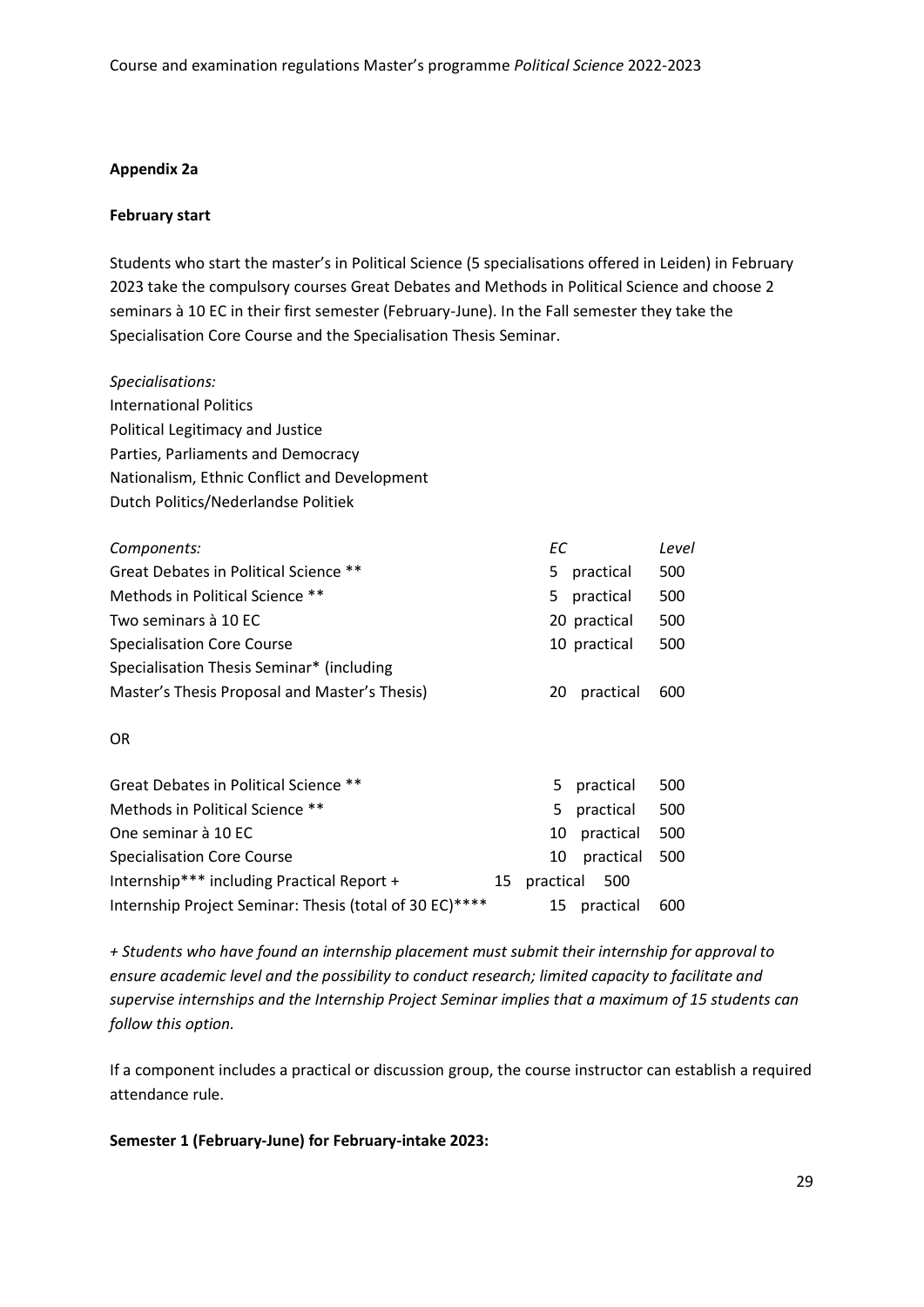| Components:                          | EC. |                 | Level            |  |
|--------------------------------------|-----|-----------------|------------------|--|
| Great Debates in Political Science** |     | 5 practical 500 |                  |  |
| Methods in Political Science **      |     |                 | 5 practical 500  |  |
| Two seminars à 10 EC                 |     |                 | 20 practical 500 |  |

Students choose two elective seminars from the offered seminars in the academic year 2021-2022. The list is subjective to change per academic year, please see the latest information in the Prospectus     

The minimum number of participants in a seminar is 8. If fewer participants enroll, the seminar may be cancelled by the Director of Studies.  

# **Semester 2 (September-January) for February-intake 2023:**

| <b>Components</b>                            | EC. |                  | Level |
|----------------------------------------------|-----|------------------|-------|
| <b>Specialisation Core Course</b>            |     | 10 practical 500 |       |
| Specialisation Thesis Seminar* including     |     | 20 practical 600 |       |
| Master's Thesis Proposal and Master's Thesis |     |                  |       |

OR   

| Specialisation Core Course                                                                        | 10 practical | - 500 |
|---------------------------------------------------------------------------------------------------|--------------|-------|
| Internship*** (note: takes place from June till August) incl. Practical Report + 15 practical 500 |              |       |
| Internship Project Seminar: Thesis (total of 30 EC)****                                           | 15 practical | . 600 |

In Leiden students take one out of five specialisations that are offered. The student takes the Core Course and the Thesis Seminar within his/her specialisation. The minimum number of participants in a (thesis) seminar is 8. If fewer participants enroll, the (thesis) seminar may be cancelled by the Director of Studies. Also, in case of small numbers of participants a thesis seminar may be offered combined for more than one specialisation.  

For the respective specialisations the student takes the following Core Course and Thesis Seminar (provisional):   

#### *Specialisation International Politics:*

Core Course: Conflict and Cooperation in International Politics    Thesis Seminar: subjective to change per academic year. Please see the latest information in the Prospectus.  

*Specialisation Political Legitimacy and Justice:* Core Course: Legitimacy and Political Obligation    Thesis Seminar: Political Legitimacy and Justice   

*Specialisation Parties, Parliaments and Democracy:*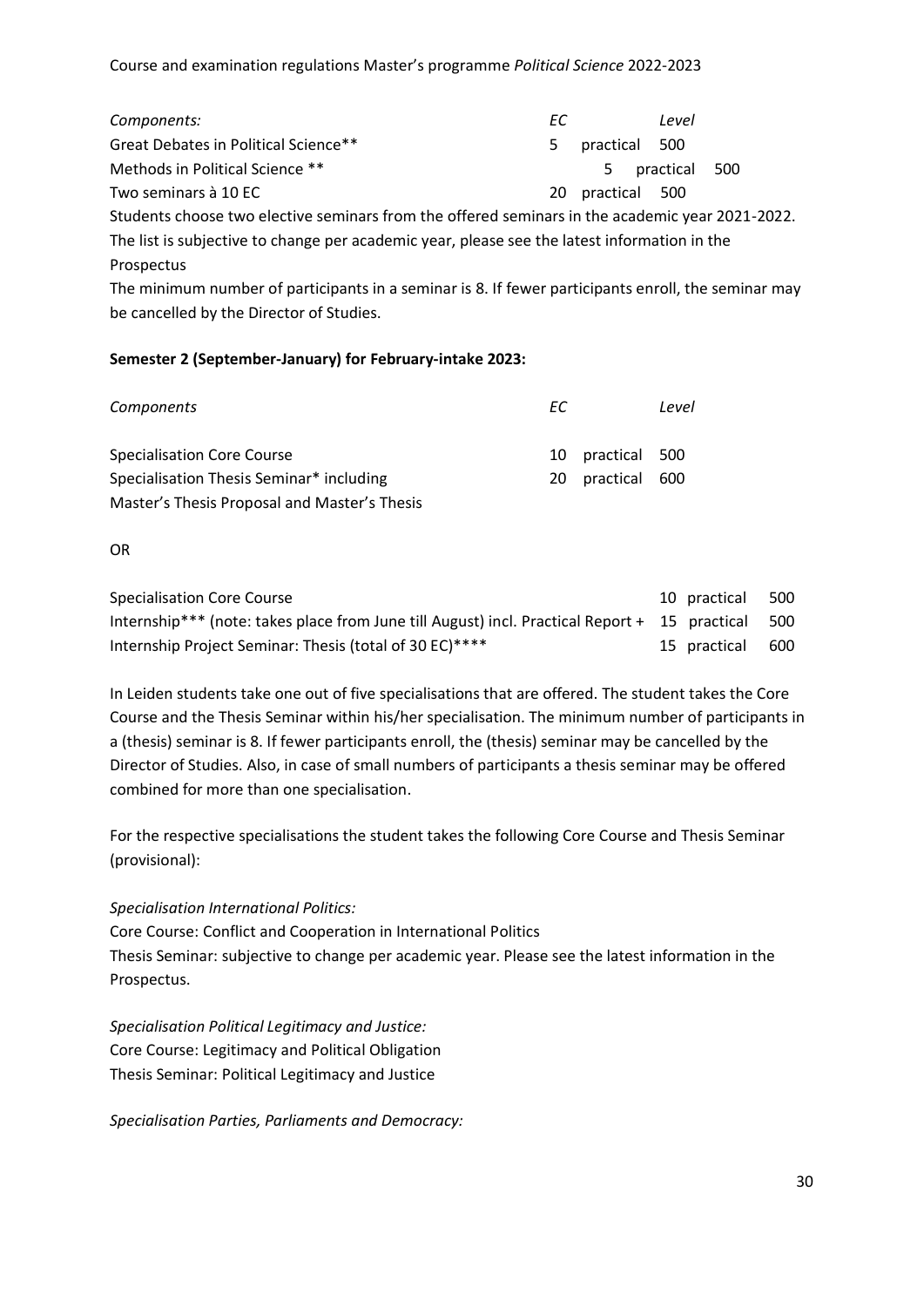Core Course: Democracy, Political Parties, and the Challenges of Representation Thesis Seminar: subjective to change per academic year. Please see the latest information in the Prospectus.  

*Specialisation Nationalism, Ethnic Conflict and Development:*

Core Course: Governance and Diversity in Developing Countries   

Thesis Seminar: subjective to change per academic year. Please see the latest information in the Prospectus.  

*Specialisation Dutch Politics/Nederlandse Politiek:*

Core Course: Nederlandse Politieke Instituties  

Thesis Seminar: subjective to change per academic year. Please see the latest information in the Prospectus.  

   \*Students from the February intake complete their thesis seminar in the Fall semester of that academic year. Requests for an exception must be addressed to the Board of Examiners. Students can take the thesis seminar only once in their academic year.   

\*\* Students from the February intake complete the compulsory courses Great Debates and Methods in Political Science in the Spring semester of that academic year. Requests for an exception must be addressed to the Board of Examiners. Students can take Great Debates and Methods in Political Science only once in their academic year.   

\*\*\* Students from the February intake who are considering to do the Internship Track are advised to contact their study advisor to discuss the consequences for their programme structure and study plan.   

\*\*\*\* The Internship Project Seminar Practical Report and the Internship Project Seminar: Thesis, are complementary to one another. Combined the two form the Internship seminar which is 30EC. The EC's will only be awarded when both parts are passed successfully by the student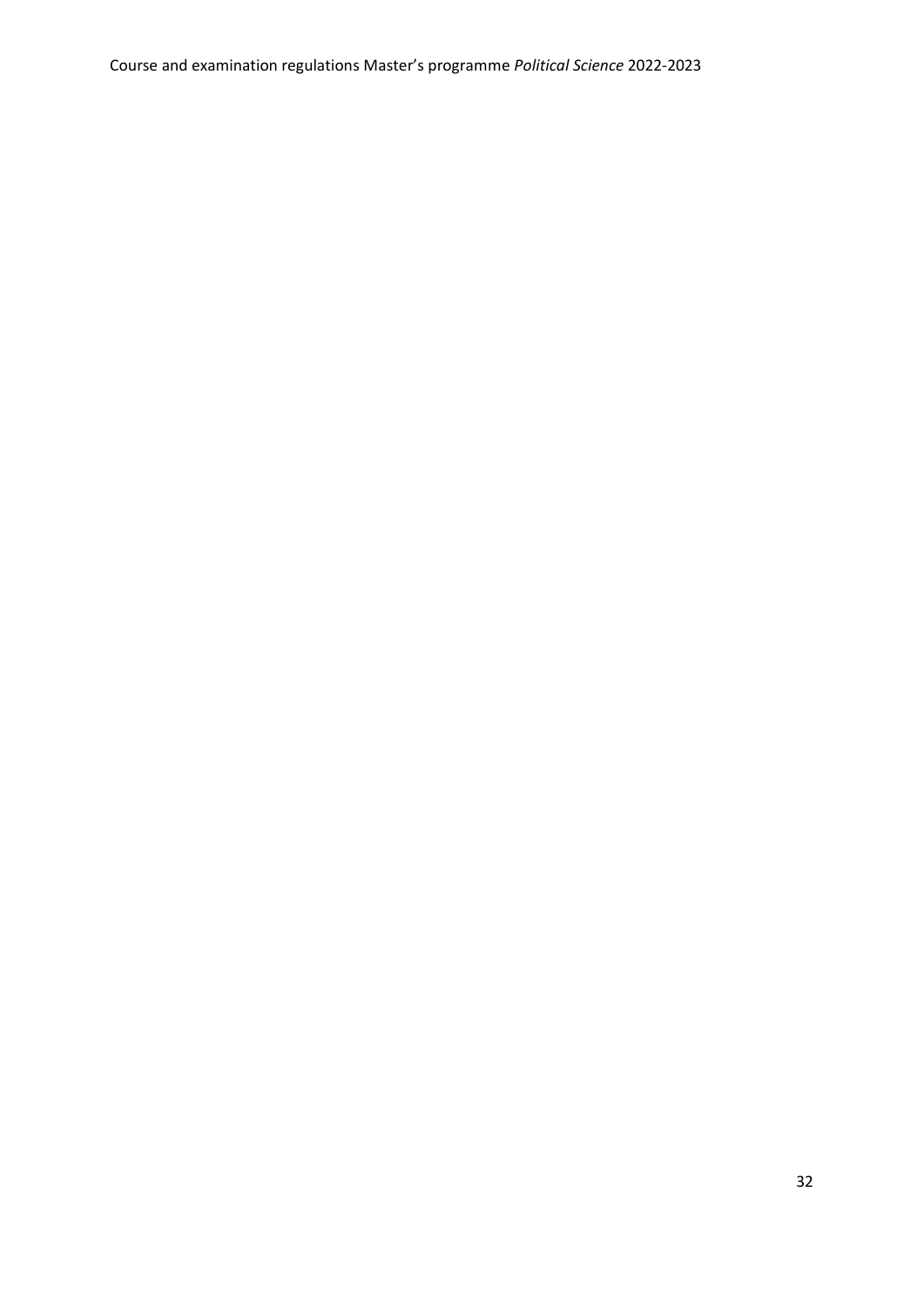### **Appendix 2b**

#### **February start**

Students who start the master's in Political Science, specialisation International Organisation, offered in The Hague in February 2023 take the compulsory courses Methods in Political Science, and they take the course The Politics of Policy-Making and the course Policy Evaluation in their first semester (February-June). In the Fall semester of academic year 2022-2023 they take the Specialisation Core Course and the Specialisation Thesis Seminar.   

### *Specialisation International Organisation*

| Components:                                                                          | ЕC               | Level |
|--------------------------------------------------------------------------------------|------------------|-------|
| Great Debates in Political Science**                                                 | 5 practical      | 500   |
| Methods in Political Science **                                                      | 5 practical      | 500   |
| The Politics of Policy-Making: National and International Challenges*** 10 practical |                  | 500   |
| Policy Evaluation in National and International Contexts****                         | 10 practical     | 500   |
| Dynamics of International Organisation                                               | 10 practical     | 500   |
| Specialisation Thesis Seminar* including                                             |                  |       |
| Master's Thesis Proposal and Master's Thesis                                         | 20 practical     | 600   |
| OR.                                                                                  |                  |       |
| Great Debates in Political Science **                                                | 5 practical 500  |       |
| Methods in Political Science **                                                      | 5 practical 500  |       |
| Dynamics of International Organisation                                               | 10 practical 500 |       |
| The Politics of Policy-Making: National and International Challenges***              | 10 practical     | 500   |

Internship\*\*\*\*\* including Practical Report + 15 practical 500    Internship Project Seminar: Thesis (total of 30 EC)\*\*\*\*\*\*    15 practical 600   

*+ Students who have found an internship placement must submit their internship for approval to ensure academic level and the possibility to conduct research; limited capacity to facilitate and supervise internships and the Internship Project Seminar implies that a maximum of 15 students can follow this option.*

If a component includes a practical or discussion group, the course instructor can establish a required attendance rule.   

#### **Semester 1 (February-June) for February-intake 2023:**

| Components:                                                                          | EC           | Level |     |
|--------------------------------------------------------------------------------------|--------------|-------|-----|
| Great Debates in Political Science**                                                 | 5 practical  | 500   |     |
| Methods in Political Science **                                                      | 5 practical  |       | 500 |
| The Politics of Policy Making: National and International Challenges*** 10 practical |              | 500   |     |
| Policy Evaluation in National and International Contexts****                         | 10 practical | 500   |     |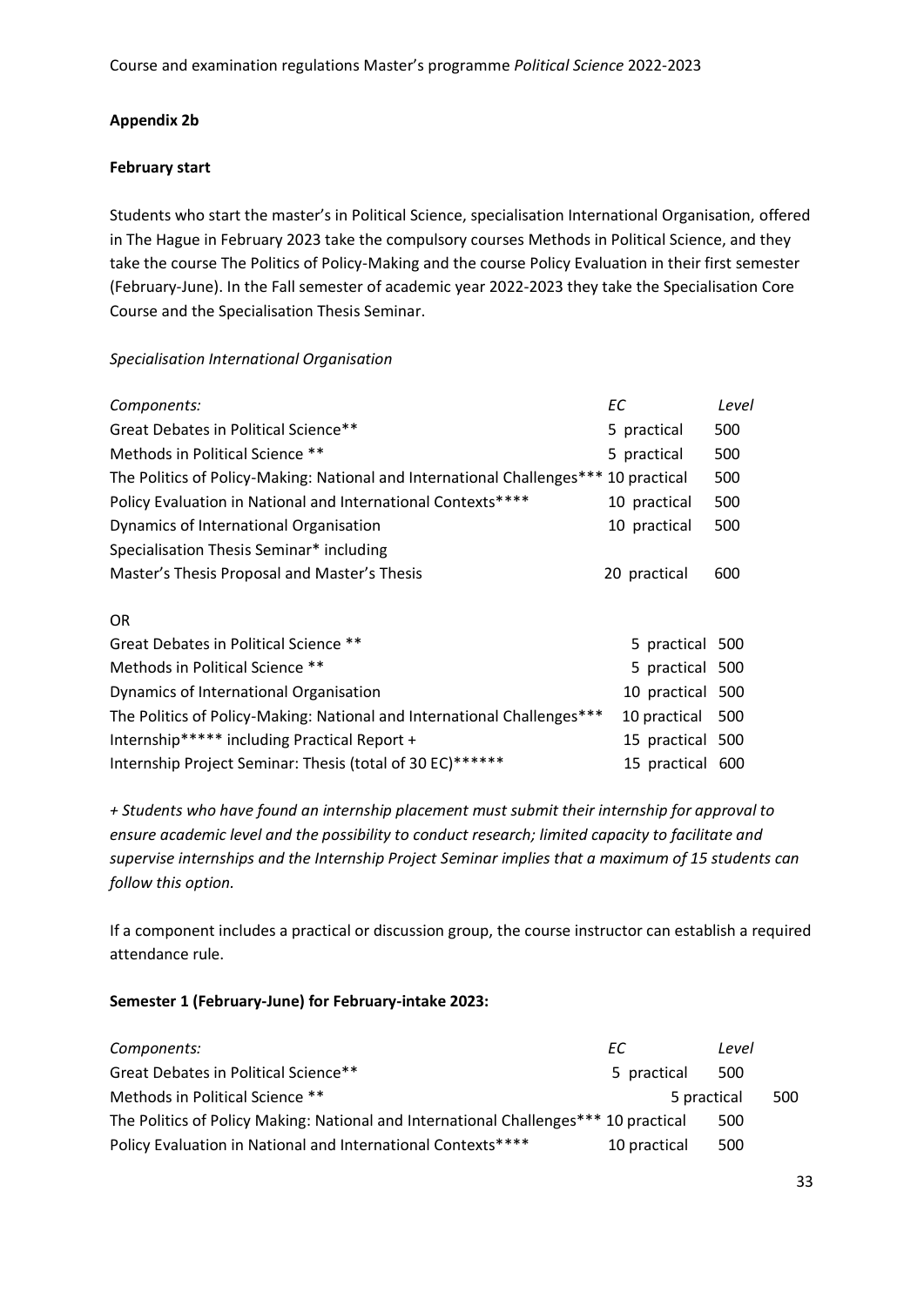#### **Semester 2 (September-January) for February-intake 2022:**

| Components:                                  | FС.          | Level |
|----------------------------------------------|--------------|-------|
| Dynamics of International Organisation       | 10 practical | 500   |
| Specialisation Thesis Seminar* including     | 20 practical | 600   |
| Master's Thesis Proposal and Master's Thesis |              |       |

In The Hague students can follow the specialisation International Organisation. The student takes the Core Course and the Thesis Seminar within his/her specialisation. The minimum number of participants in a (thesis) seminar is 8. In case of a small number of participants a thesis seminar may be offered combined for more than one specialisation.  

| The student takes the following Core Course and Thesis Seminar (provisional): |                     |     |
|-------------------------------------------------------------------------------|---------------------|-----|
| Core Course Dynamics of International Organisation                            | 500<br>10 practical |     |
| Thesis Seminar International Organisation                                     | 600<br>20 practical |     |
| 0R                                                                            |                     |     |
| Dynamics of International Organisation                                        | 10 practical<br>500 |     |
| Internship***** (note: takes place from June till August)                     |                     |     |
| incl. Practical Report +                                                      | 15 practical<br>500 |     |
| Internship Project Seminar: Thesis (total of 30 EC)*****                      | practical<br>15     | 600 |

\* Students from the February intake complete their thesis seminar in the Fall semester of that academic year. Requests for an exception must be addressed to the Board of Examiners. Students can take the thesis seminar only once in their academic year.   

\*\* Students from the February intake complete the compulsory courses Great Debates and Methods in Political Science in the Spring semester of that academic year. Requests for an exception must be addressed to the Board of Examiners. Students can take Great Debates and Skills only once in their academic year.   

\*\*\* Students from the February intake complete the course The Politics of Policy-Making in block III: February-March. Students can take the course The Politics of Policy-Making only once in their academic year.   

\*\*\*\* Students from the February intake complete the course Policy Evaluation in block IV: April-May. Students can take the course Policy Evaluation only once in their academic year.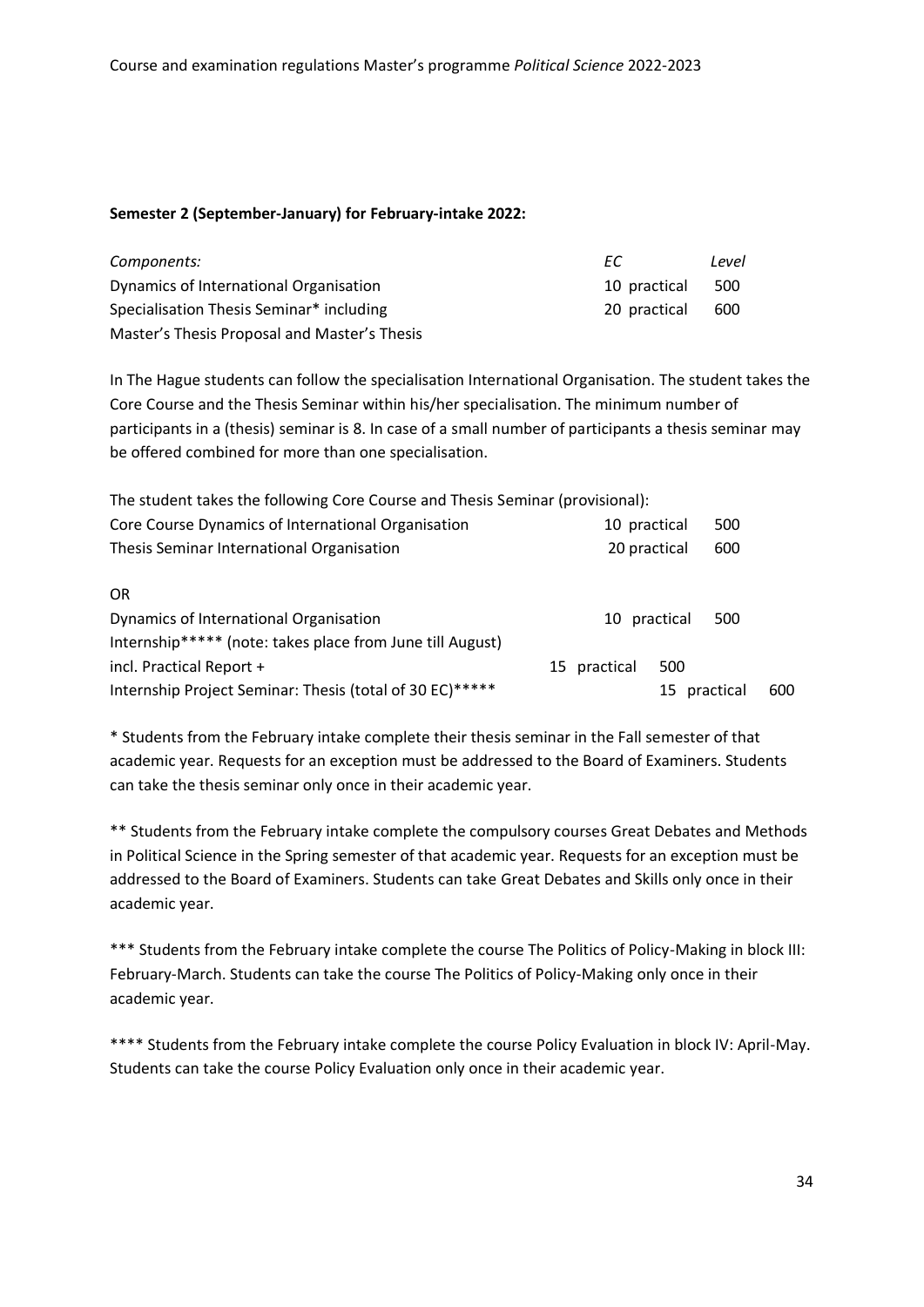\*\*\*\*\* Students from the February intake who are considering to do the Internship Track are advised to contact their study adviser to discuss the consequences for their programme structure and study plan.  

\*\*\*\*\*\* The Internship Project Seminar Practical Report and the Internship Project Seminar: Thesis, are complementary to one another. Combined the two form the Internship seminar which is 30EC. The EC's will only be awarded when both parts are passed successfully by the student.